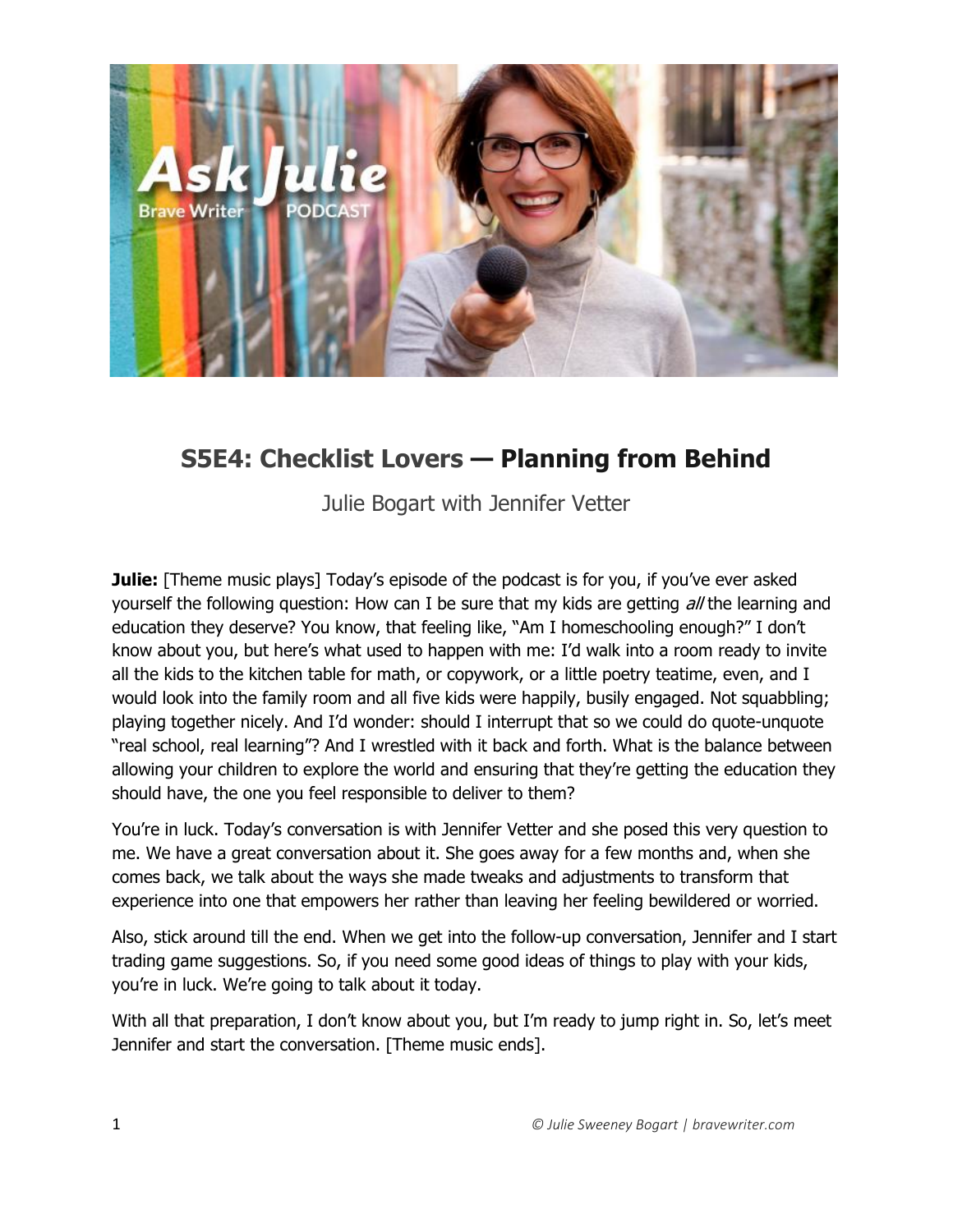**Julie:** I'd like to give a Brave Writer welcome to Jennifer Vetter, mom to six kids, 14 down to a sweet little baby. Jennifer comes to us from Iowa and has been homeschooling her kids for nine years. When sifting through the Ask Julie questions, Jennifer's entry popped through the array of submissions. Jennifer has embraced the emphasis on relationship and freedom in learning, yet she worries that her children also need to learn skills that don't lend themselves as easily to fort-building and play. Should she interrupt their happy games to teach phonics, for instance? She asks: "How do I balance the love and creative side of learning with the nuts, bolts, and rules side of learning?" I know this is a popular question in our community and I'm eager to dive in and see if I might have a few ideas to help Jennifer meet both of those goals. Welcome, Jennifer!

#### **Jennifer:** Hello.

**Julie:** Thank you for joining me today.

**Jennifer:** Yeah, I'm glad to be here.

**Julie:** Tell us a little bit about your family. I'd love to hear about your children and some of the things that make your homeschool unique to you.

**Jennifer:** Okay, so, I have two older boys that are in junior high and upper elementary, and then I have three sweet middle children who are lower elementary and pre-school, and then the baby who is just winning the hearts of everyone right now.

**Julie:** I absolutely love that about babies [laughs].

**Jennifer:** Yes, he likes to interrupt us—but in a good way, I think. We look forward to those little interruptions. It keeps it real, and that's what I love about homeschooling is that as a family, we can support each other. So, my older learners are pretty independent. We get together about once a week, discuss what the expectations are for the week, and then I mostly motivate them to get started and check in with them as they have questions. My three middle learners, I try to catch right away after breakfast, because if I don't catch them, they run off and they play all day, which I love, but they do need to learn to read and write [laughs].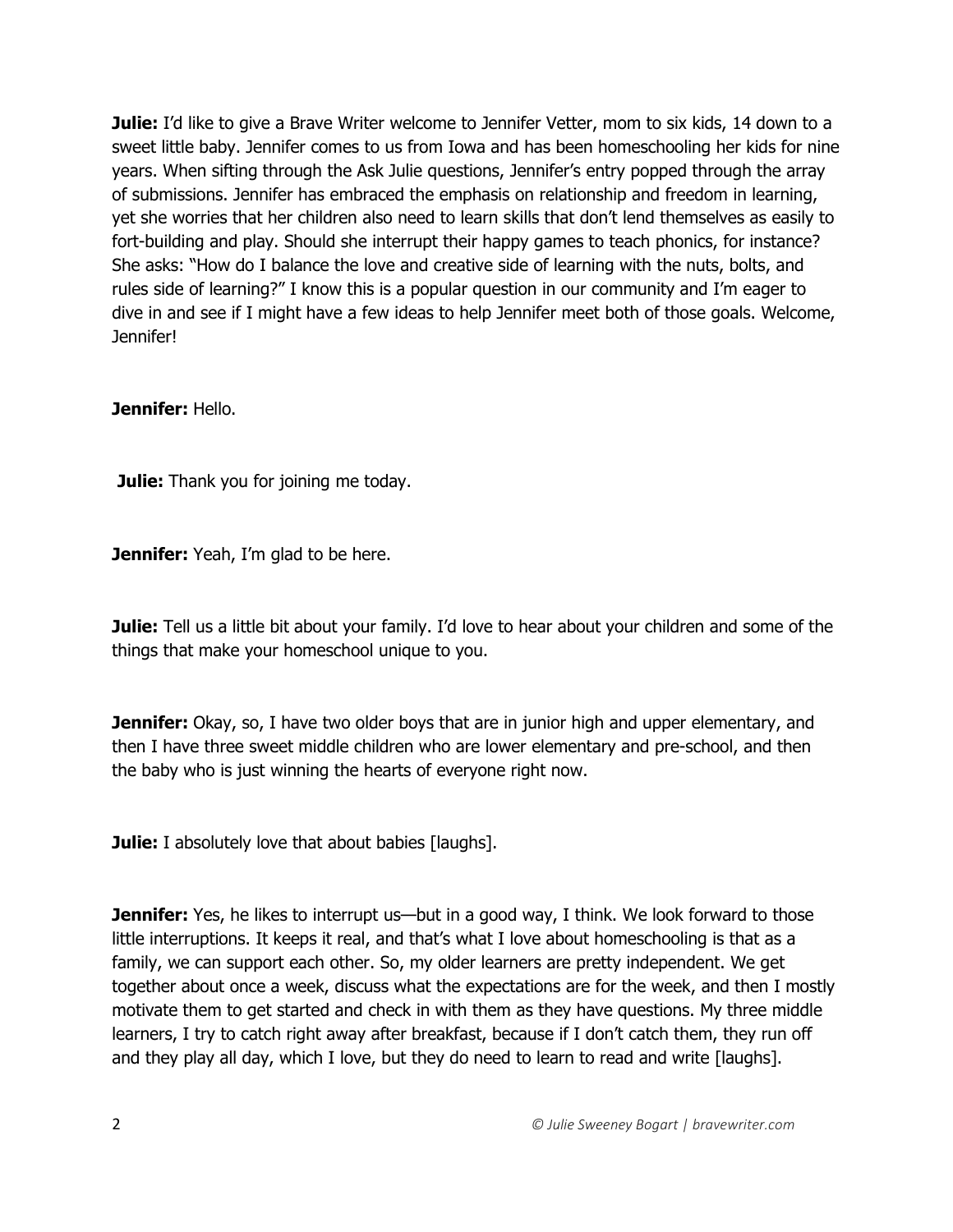**Julie:** [Laughs] Yes, absolutely. And so, one of the things I noticed in your submission is you mentioned that you wrote a mission statement for your homeschool vision and you said that was the single best thing you did for your homeschool, which immediately piqued my curiosity. Can you tell us a little bit first about what that mission statement is, and then why it's been beneficial to your homeschool?

**Jennifer:** Sure. Okay, so, my mission statement—a wonderful friend recommended this when I was struggling, when I was an early homeschooler, and I had toddlers and a little boy who just could not learn how to read to save his poor little life, and I was really struggling how I was going to do it, and she said, "Well, you need to start with the big picture." So, I made a mission statement that reminds me, at the end of all of this, when my children are 18 or however long it takes them to learn the basics before they launch into life, what do I want them to have learned? So, I divided it by subject area and, by the time they're done with my homeschool, I want them to be able to read great literature, to have been able to read through the Bible. To be able to write at a college level. Have been through the maths. And then, there were also some things about personal daily skills. Can they do everything they need to take care of themselves? Do they have a passion in something? Have I instilled that in them? And then that way when I'm in the trenches of it and the baby's sick and we haven't homeschooled for two weeks, I can look at my mission statement and I can say, you know what? We have eighteen years to get here. Right now, what can I do that supports that? Can they read a book? Can they write in a journal? And then, that just helps to keep me grounded.

**Julie:** I really love the language you just used there. When you said, "What can I do to support that?" Such a good way to think about it, rather than, "What can I do to get through something or get done?" It's really beautiful. Great language. I think when we're talking with these moms who are listening and dads who are tuned in, it's helpful to remember that there is a bigger picture, and we have time to get there, so thank you for sharing that, that's really helpful.

**Jennifer:** Yeah, great.

**Julie:** When you were talking earlier about catching your little ones before they went off to play, what happens when you don't catch them, and tell me a little description of what play looks like in your family?

3 *© Julie Sweeney Bogart | bravewriter.com* **Jennifer:** Sure. Well, when I don't catch them, sometimes I can pull them away one-on-one, which works really well, so that I can make sure that we get a reading lesson in and some math practice done. If I catch them first thing after breakfast, we can get a read-aloud in. Talk about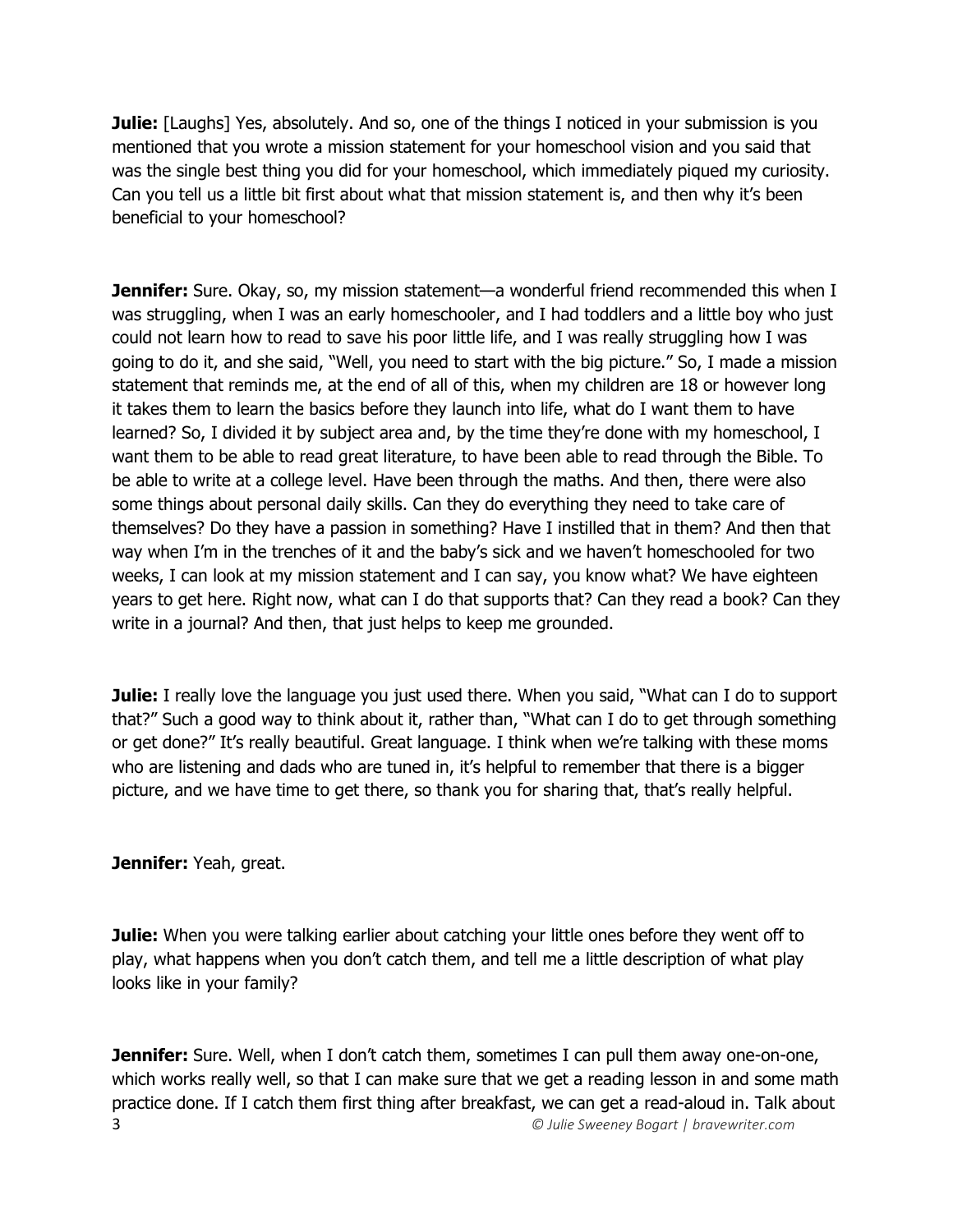some science and history concepts a little bit. The reason I really like to promote their play is because we like to get outside. They build forts in their bedrooms. They love to play pretend with their horses and they build with blocks. I really try to keep their play-time as unstructured as possible, unless they're playing games. So, that's a bit of a contradiction, I guess. Because sometimes kids really do need that structure of here are the rules, here's the time limit; it's a game.

**Julie:** Yes, yes.

**Jennifer:** But they also need that free-play to learn to interact with each other and just have those life experiences, so that when you're reading about something, you can say, "Oh! I've done that! I've gone out and done that."

**Julie:** So, help me understand the dilemma, then. So, you see a child engaged in free-play. Playing with horses. They're enjoying each other. What is the sensation that overtakes you when you start thinking about lessons, whether it's grammar or spelling or phonics or any of those—you know, maths?

**Jennifer:** Because once I interrupt them, then they have a harder time—the dynamics change in their play-time. They might start to bicker more with each other. And not all of them—like, I have one daughter who loves workbooks. But she's at that 9-year-old stage where I think that she's starting to come into her own ideas, and so she's like, "I'm not really feeling this schoolwork that you've selected for me, so I'm going to kind of complain and I'm going to sigh and I'm going to put down some attitude." And the other issue I have is, okay, so, today I decided that we're going to do *this* lesson. And I've interrupted them, and I have applied the lesson, and they've given me the bare minimum. They've written some really blah sentence, no adjectives; bare minimum. Whereas the week before, when we were sitting down, and we were talking about a book, and it was like, "If you could change the ending what would you do?" And suddenly they've written like two pages of the next part of the novel because that idea really struck them. Or they're playing pretend and they need a menu and they've like, put out this whole five-page menu where they've written the food and how much it costs, and so when they're creative and they're writing what they want to write about, they're prolific.

**Julie:** Yes!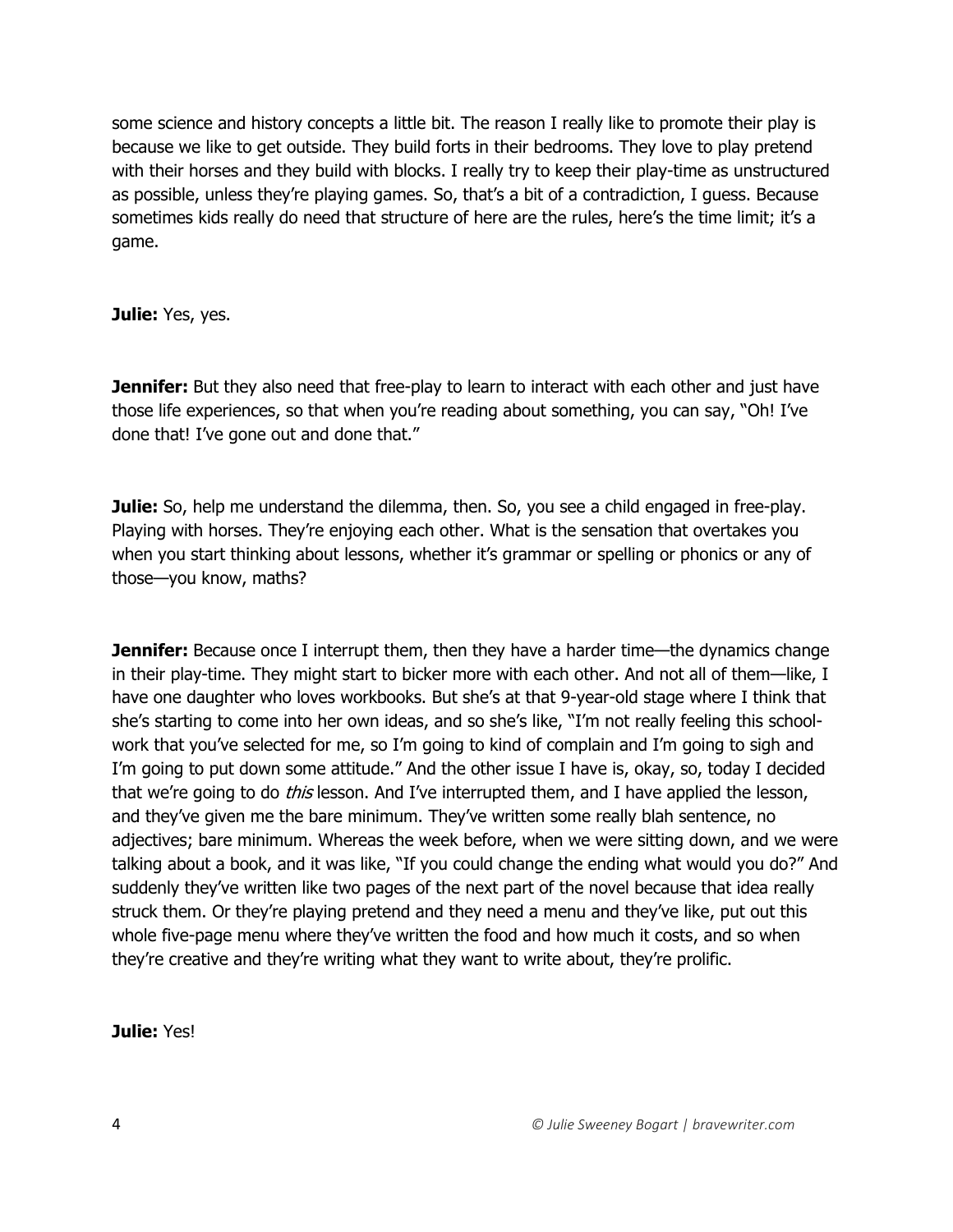**Jennifer:** But when I sit down and try to do a lesson that someone else has prepared for us, it's like they hit a wall.

**Julie:** And what happens to you when they hit that wall? Do you feel defeated, guilty, worried? What kinds of emotions come up for you when you try to sort of steer them towards this more structured kind of learning?

**Jennifer:** I feel frustrated. I guess for me and for them, because that's how I felt with my boys. That I had pushed the curriculum so hard that they disliked writing. So, they didn't even—my oldest just now, as a 14-year-old, has discovered that he has words inside of him and he can share them in the written word.

**Julie:** Nice.

**Jennifer:** My 11-year-old, we're still in the informal writing stage. He's finally realized that he can write a nice summary. His current favorite thing to summarize are YouTube videos.

**Julie:** Nice, nice!

**Jennifer:** So, he's at that stage now, but they never wanted to just write about things like my younger ones do. And I don't know if it's just a girl/boy thing or if it's just because I haven't pushed that structured writing as early on them.

**Julie:** Yeah, one of the things I noticed you mentioned that you have tried the Arrow, which is, for those who don't know, it's a Brave Writer product that teaches copywork and dictation. Uses copywork and dictation to teach the mechanics of writing through living literature. And there was a really interesting word you used in your submission and I want to go to that word. You said that you didn't trust it fully. And I wanted to ask you about the word "trust," what does it mean to you to trust a product or trust a process in education? When *are* you trusting?

**Jennifer:** I think the biggest issue that affected my trust with the Arrow was that it didn't give me an outline from the beginning. Like, if you follow this through to the end, these are all of the things that you will cover. I'm kind of a big picture thinker, so I need to open the front-page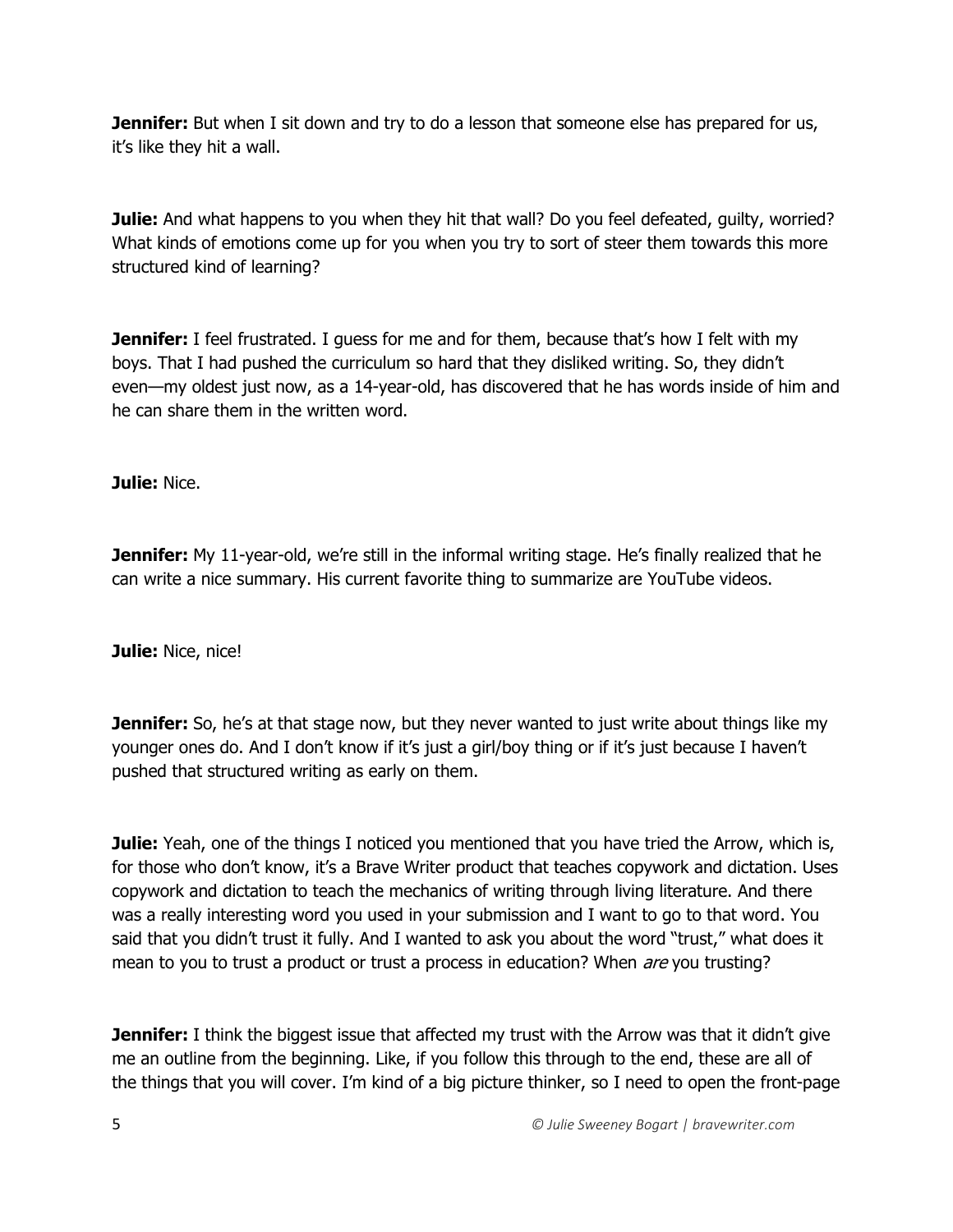of whatever curriculum I'm using and I'm like, "Okay, if I do all of these things, I cover this area, like that's my plan, so I'm going to use that." With the Arrow, I just had to be like, "Okay, it looks like we're covering this grammar concept with this book, and then the next book it's a different one, and I don't know when we're going to get it all covered."

**Julie:** Got it. So, for you part of trust is not only the big picture, but there is a discrete set of concepts that you imagine equal an educated person, and you want to make sure that you don't miss any, does that sound like an accurate description?

**Jennifer:** Yes, I think so. My goal for elementary is that they're prepared for junior high and high school. And so, there are grammar concepts that they had expected they had learned, and I want to make sure that I hit them all, yes, systematically.

**Julie:** Correct. And so—and so, in your mind, there's a list. There's a list somewhere someone's got the list. Who has that list? Do you know? What list are you looking at that's helping you know that you hit the exact right amount of concepts to ensure that they will get to junior high and be able to successfully do it? Who's got the list?

**Jennifer:** You know, I think it's a list of looking at other systematic grammar curriculums that say they have to know the eight parts of speech, and then they have to know how they parse them, and all those things. Although, I have not found parsing to be especially helpful [laughs], in my experience.

**Julie:** Let me ask you this, before you found even those systematic grammar programs, could you have sat down and made a list of what the eight parts of speech were as an adult? Could you have parsed a sentence without a model? In other words, some of this list-making that comes from whatever program you pick is discretionary. It is built around this notion that there are concepts to get through in order to successfully achieve an education. But even as adults, I have people call me all the time and say, "I can't teach writing because I don't remember grammar, so therefore I need my children to learn grammar." And yet, they are functioning [laughs] as adults! They're writing, they're living, they're paying their bills, they even have jobs. There is something about the list, though, that is very magically appealing to a certain temperament. It's the feeling of having, like you said, "covered it." What would happen if your child got to eighth grade and you found out that there was something that didn't make your list that you child needed? What would you feel then?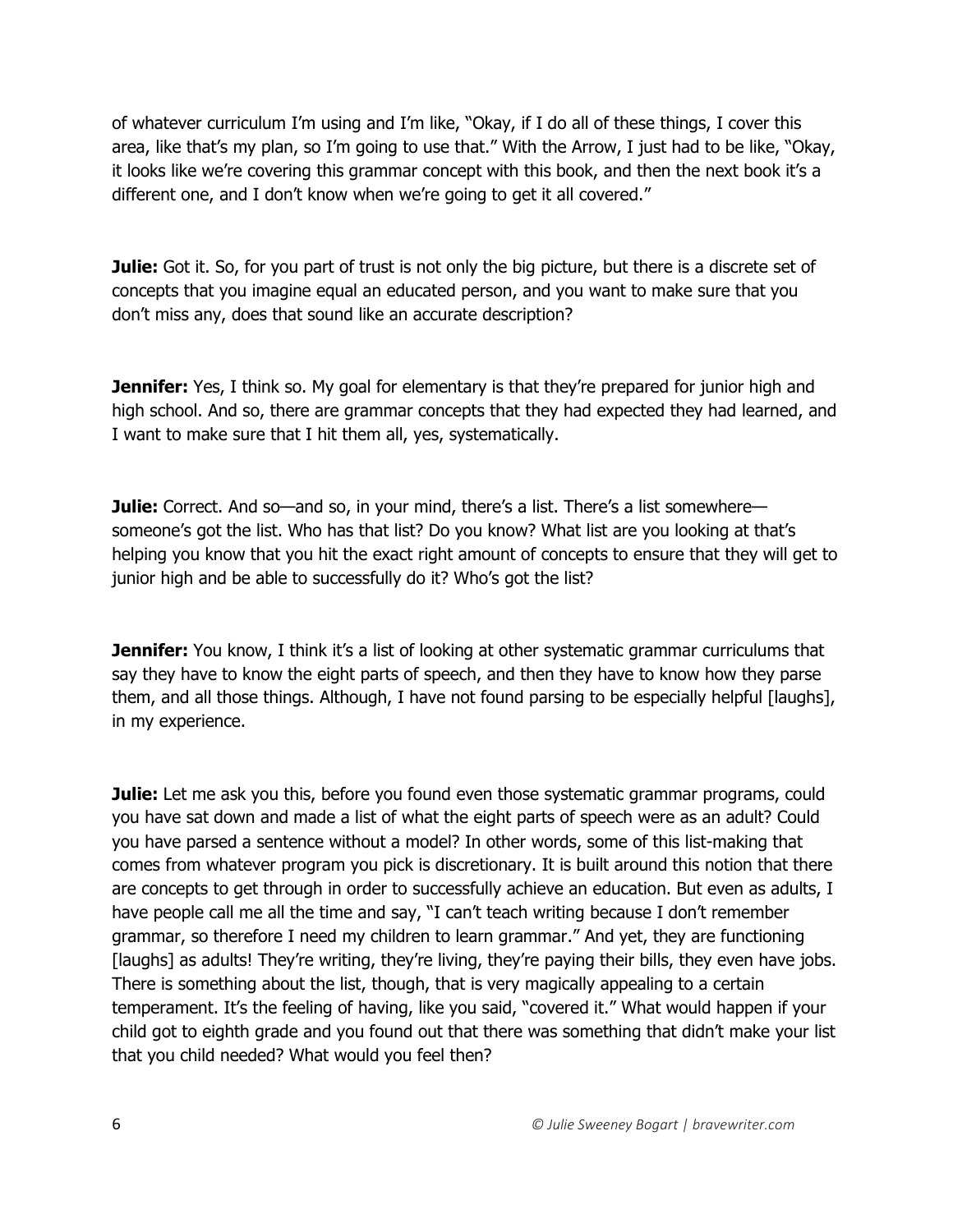**Jennifer:** I'm actually in that position right now.

**Julie:** Okay, tell me about that. That'd be great.

**Jennifer:** Yeah, so, I chose to use a boxed curriculum for his high school, so that he could get a diploma. That was something that was important in our family.

**Julie:** Yes.

**Jennifer:** And so, doing the eighth grade with that curriculum now, and there's a very specific grammar book. He was not catching grammar in elementary, so I wasn't pushing it, but he could write beautifully because he listened to fantastic books and he seemed to transfer that. He's learning it in his eighth-grade grammar book just fine. They're presenting it as if he'd never seen it before and it's making a lot more sense later than it did when he was younger. So, that's our current experience with it.

**Julie:** That's actually beautiful, isn't it? To realize that sometimes, even if some time goes by, some maturity, some more exposure, you can actually make swifter progress? There was a speaker on the homeschool circuit back when I was raising my kids, who used to say—and it was a very provocative statement but I took it to heart, it was valuable to me—he used to say that you could literally do nothing structured with your children between ages of 5 and 12 and teach them everything you didn't teach them in one year. Because at 12, the brain is so much more capable of assimilating that information that you could teach all the math, all the spelling, all the punctuation, in a year. And I didn't ever fully test that, I mean, we went ahead and used our workbooks, or we worked with the principles and ideas that I had for writing, but what I felt at the time was, "Oh, maturity helps learning." It's not just the system, it's not just the method. So, I love that you've drawn that principle out and that you're experiencing it. So, let's circle back a little bit again, then, to this notion of trust. I want to ask you what you consider to be evidence that your child is learning?

**Jennifer:** That's a really good question. So, I think—evidence that my child is learning would be a concept that they previously didn't know that they are now using. So, math is really easy to see progress. They can suddenly add two-digit numbers when they couldn't before. In writing, I guess when they start taking those little tiny "the dog sat" sentences and expanding on them. You know: "The dog sat in my bedroom for a really long time." They've learned to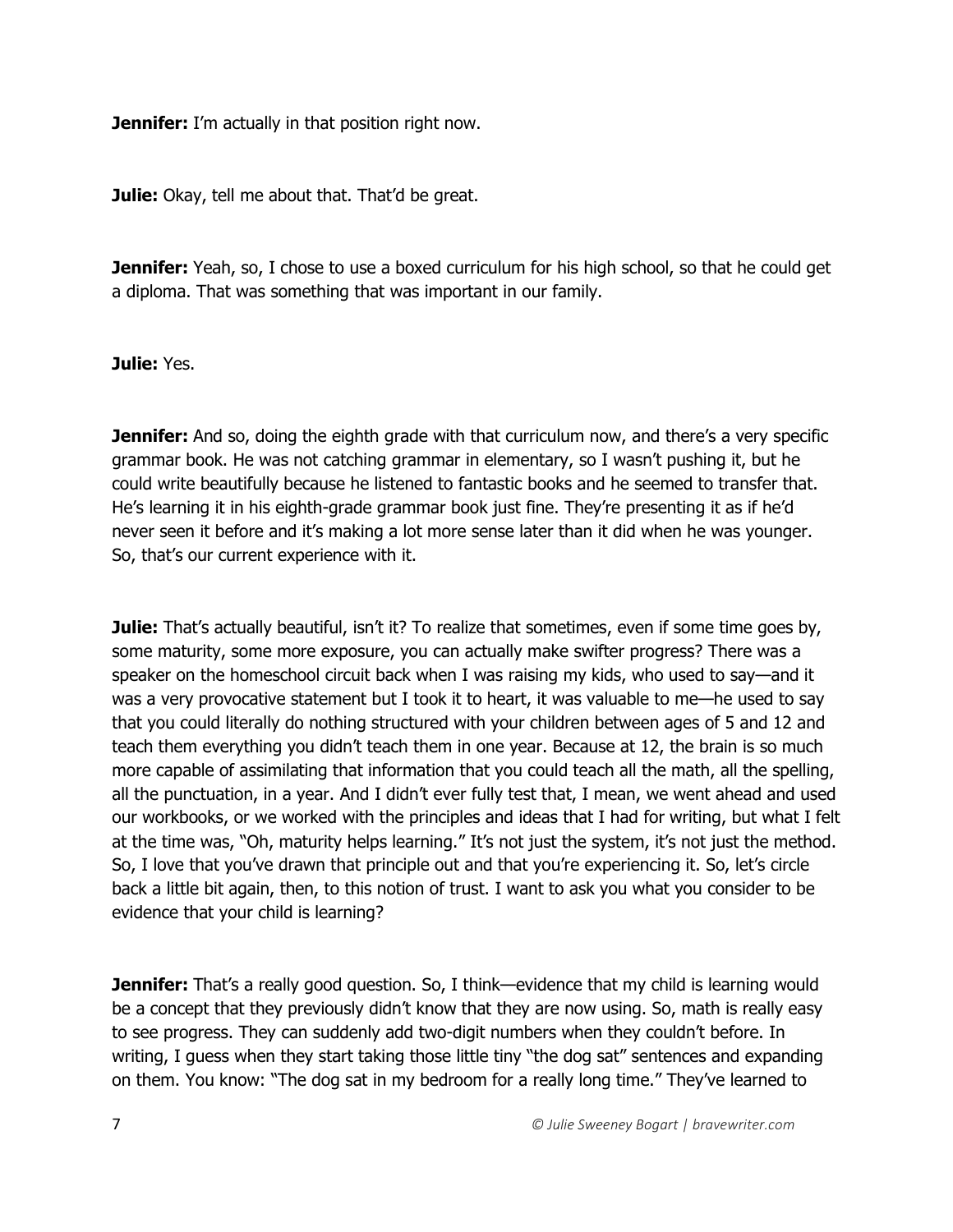think larger. And with reading, when they can read words that I used to have to provide for them. I mean, I guess I see lots of evidence of their learning daily.

**Julie:** Well, in fact that's true. So, let me ask you this, do you record any of the evidence? So, for instance, when you were talking about writing menus, which brought back so many memories from my childhood, I was into playing restaurant all the time. We wrote menus constantly [laughs], serving pretend food, the whole nine yards. But no one in my school knew that I was playing restaurant at home. My teachers could never count that as valuable progress towards this education of writing. All they had were workbooks. That was the only way they could measure my progress. One of the things about homeschooling that's unique is that we can measure progress taking in the entire scope of a child's experience and life. So, when your child spontaneously writes a YouTube video review, or plays with the menus for a restaurant, where do you record that? How do you keep track that that happened?

**Jennifer:** Sure. I have a portfolio for each of them where I put their writing samples and their artwork in folders for every year. I don't keep all the menus, especially—you know how kids are, sometimes they're on 300 scraps of paper, that's not realistic.

**Julie:** Yes, yes.

**Jennifer:** But when they do something that I can save, I save it. My son—I wouldn't say it's spontaneous writing summaries, there's some motivation there [laughs]. But he has a notebook that he puts them in.

**Julie:** Do they ever get read again? Do you read aloud together or ever read them back to your other kids?

**Jennifer:** Mm-mm, no, I don't. I think my son might read his old writings because he's a huge reader/researcher.

**Julie:** Nice. Well, one of the things I want to suggest to you as a starting point is to start paying attention to the way the skills are showing up when they're being used naturally. So, what's an interesting shift that you might experiment with is this: When we focus on covering a list, wherever we get that list, we sometimes stop seeing the actual practice in action. We're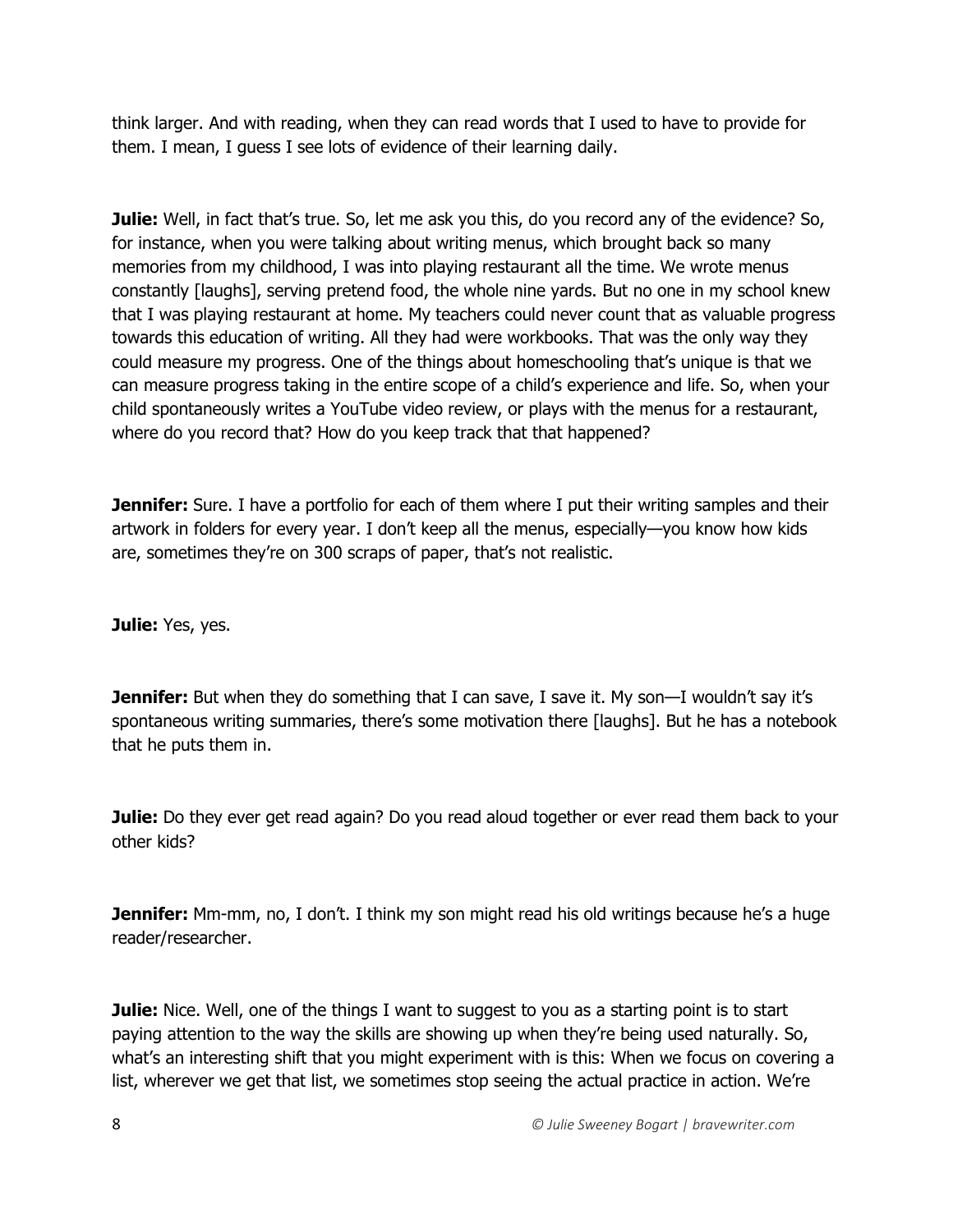more interested in getting through things that are in the future that we can check off than in the assimilation and implementation of what those kids have already taken in and are using now with ease. It may show up in play, it may show up in a dinner conversation, it may show up in how they organize all the change that they've been collecting from years of you handing them their change. Whatever it is, it may show up in ways you're not expecting. And right now, not all of it is a work sample that can go in a folder. Some of it is being acted out in front of you. Character development, story ideas, the fact that they are using their own imaginations to assimilate what they got from a book and now they're using their play horses to act it out.

And so, what we're going to do today, what I want to recommend to you, is making a chart. So, if you've got a sheet of paper, here's what I'm going to have you do. I want you to make two columns. And on one column, I want you to put at the top "Collaboration" and then on the other column I want you to put "Independence."

Now, you started this conversation a little bit by talking about your older kids, who are working through a systematic curriculum somewhat independently where they check in with you. One of the things that we know, especially for skills that are hard, they benefit from collaboration. Our temptation in homeschooling is often to say, "I want my child to work independently on skill development," and then we end up collaborating with them on taking them to a soccer practice and kicking the ball in the backyard, or playing a table top game, or reading aloud. The things that are actually somewhat easy for them, we sometimes find it easier to partner with them. Baking, setting the table, having a poetry teatime; we end up collaborating, which is fine, those certainly can happen. But what we really want to recognize is a lot of the independent learning that's going on is delight-directed. And we can start valuing what that looks like in academic terms if we use this following strategy.

So, what I suggest is you observe. And you could start for a week or two observing your children's play, and I want you to use the magic power of your mental translator to imagine how those pieces are showing up even in the curriculum ideas that you have in mind. Like the list that's in your mind. So, if your child, for instance, is playing with Legos and they name all of their Lego men, what they've done is they've actually used pronouns. You don't think of it as pronouns because you're busy thinking, "We're going to learn pronouns over here. We're going to learn proper nouns over here." But you hear them naming them, so you know you've got these little proper nouns, and then they're using them as pronouns. As you observe that, you can make a note in this column under "Independence," and then you can imagine how to collaborate and tie that back to their play, so that when you do actually make time to work on a skill, you can start to imagine ways to tie it to things that are already natural to them.

Now, I'm going to talk more about that, I don't want to go on too long. But the goal here is to start to value the play as independent and the skill-building as collaboration. Does this—are you following? Does this make sense?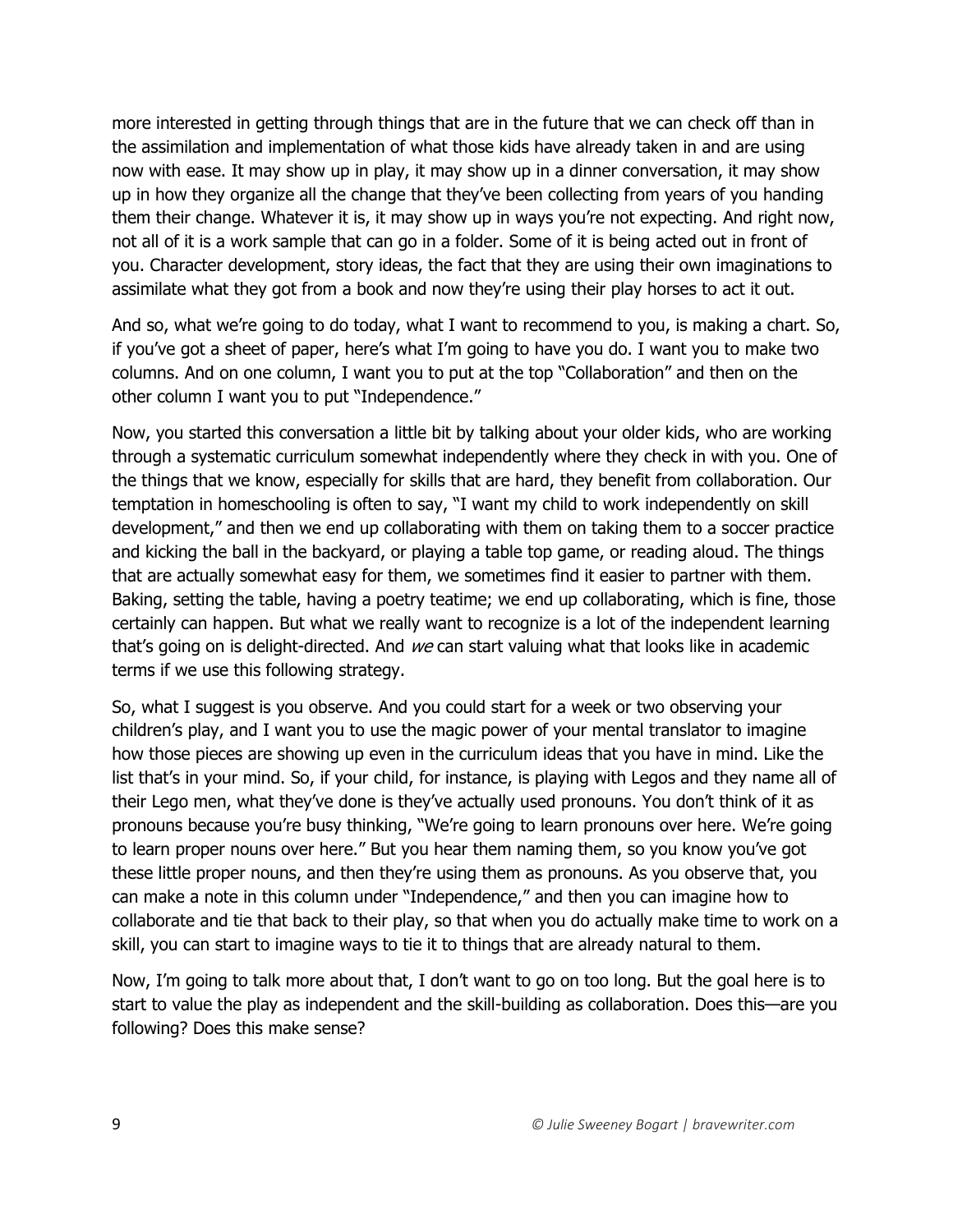**Jennifer:** Yeah, I am, and you had asked me earlier how I know they're learning and you're absolutely right, when I talk to them, I know they're learning because of what they tell me or what I observe.

**Julie:** Yes!

**Jennifer:** So, I do understand what you're saying.

**Julie:** And we can note that. We can actually put it down in a place that reassures us. I used to keep notes like this on a calendar and I would put those notes *after* the fact. Instead of planning ahead, I always call it planning from behind [laughs]. It's like I would notice what had already happened, which would then shape what was going to happen in the future. But if all I did was focus on the future, a lot of times I discounted what was already going on that was valuable to their learning journey. It was almost like once it was over and behind me, it had no value. It almost evaporated and disappeared from my awareness, and so I kept living, waiting for the future to confirm to me that we were learning.

So, I like what you were saying before, we can see skill-development, we can see 2+2=4 and last week they didn't understand it. But now, does that even show up in their natural utility, like of their own use? So, you've been doing all of this menu-writing, your kids have been working on math over here, can they now make change when you pay them for the blueberry muffin? It would be an interesting thing to just allow yourself to inject that because you see them as the same, you don't see them as two separate things, one where they're covering the schoolwork and one where they're playing. Does that make sense? Are you hearing what I'm saying?

**Jennifer:** I am definitely hearing what you're saying, because that is really how I do preschool.

**Julie:** Yes!

**Jennifer:** I totally interject all the time, making sure we're counting out the snack and we're identifying the colors and we're making sure we use prepositions, and you're suggesting I extend that into the later years as well, and inject some of the skills that I would like them to pick up.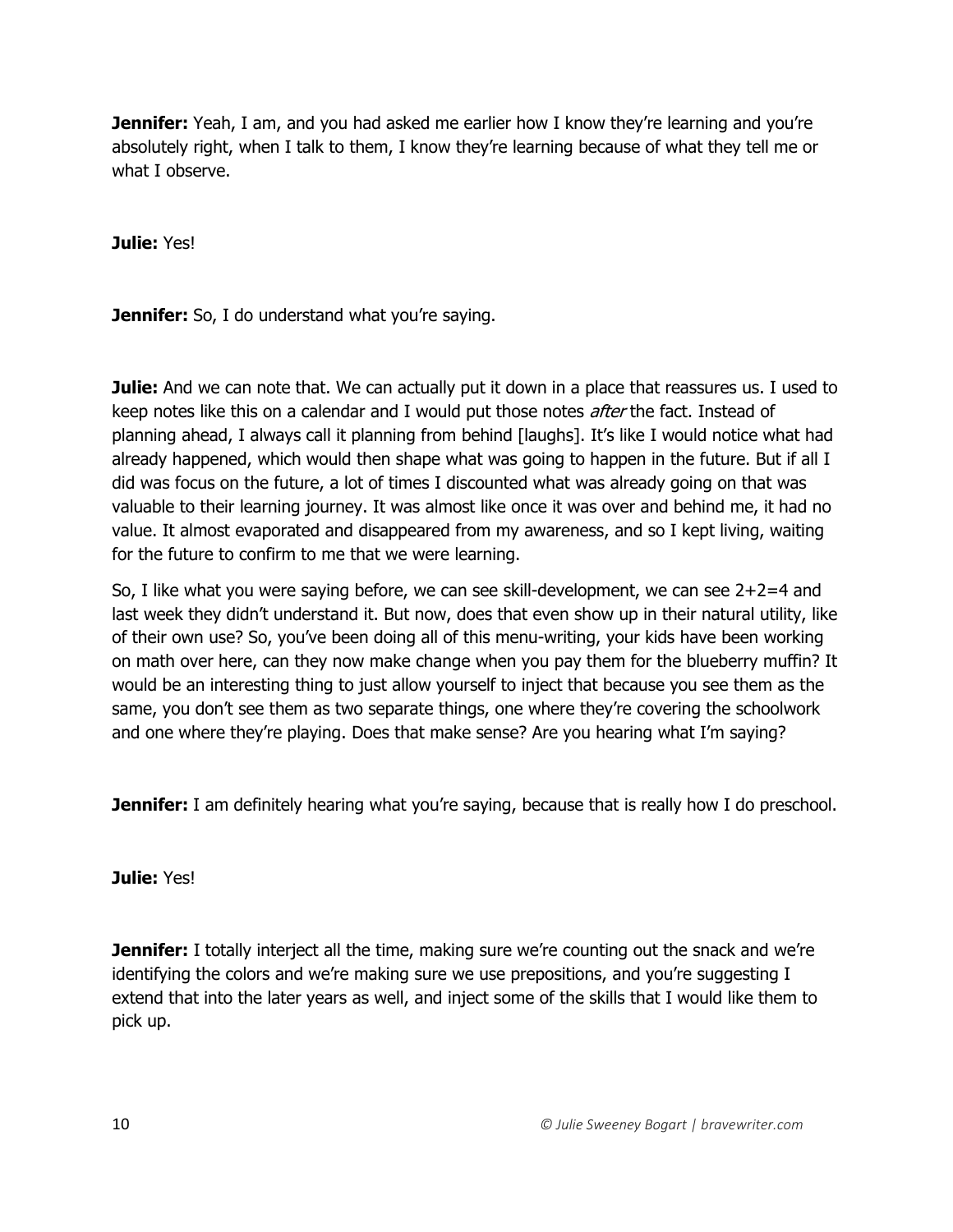**Julie:** Yes, well, and so here's sort of the axis of how to think about the skill-building versus the play. So, the play looks like it's super fun and you value it deeply and you know it's teaching all kinds of things, but what it's teaching feels a little vague and invisible to you. So, what I'm asking you to do is to start noticing and making concrete what the play is doing that you may not have noticed because it's happening away from you or it's happening in a playful way and doesn't look like skill-building. But play is where they're doing that consolidation of skills actually, that's when they're taking what they actually have learned and using it because it's valuable enough to show up in play. And then, on the flipside, I want you to imagine that the skills you want them to learn can actually go through a playful treatment, almost like a baptism of enchantment or pixie dust.

And so, here's what I'd like you to start playing with is this notion that for the skills that take a little bit more committed energy, one-on-one time, working-through, how can I add the elements of play to that experience? Some of the ideas that I've shared in the past are things like sweetening the deal. So, even just adding a pot of tea or brownies sometimes helps a child sort of enter into the hard work of a skill development moment in a way that they wouldn't if you just said, "Get to the table, where's your pencil?" Adding a different pen, using a different color, writing on different kinds of paper.

Another thing that helps is keeping it short. Literally saying to a child, collaborating with your child, "You know what, you have the whole day, and I'm excited to see what you do with it. Can I book time with you? 15 minutes for you and I to have time just us two—" Now, I know you have five other kids, so you'll have to park them in front of the TV, or give them something else to do, or maybe they're also pretending to participate but you're focused on the one child. And you focus on the one skill that's going to reassure you that you've done the things that make you know you're moving the skill-development forward. But you have to be selective. You choose a 15 minute window and you rotate through them over the course of a week. And you allow for that skill-development to be something where you collaborate and you add a little pixie dust. Something that sweetens the deal, that helps the child know that you're on their team while they're putting in harder work, and you admit the hard work.

So, I think what happens so often for families, and it happened for me for sure, is that we see play as good until our own anxiety about their skills grows, and then we shut down the play with, "Alright, we can't only play; we need to do this skill work over here." And for a child that suddenly seems like we're setting up a competition. And now, they want to resist the skills because they don't want their playtime to be shut down. But if we can borrow some of those properties into the skill-building, and then borrow some of the skill-building into the play, we actually start to create a more seamless experience of this delight-directed learning life that we think we all want.

**Jennifer:** Yes, so, I think what I'm hearing is you coming back to that word trust.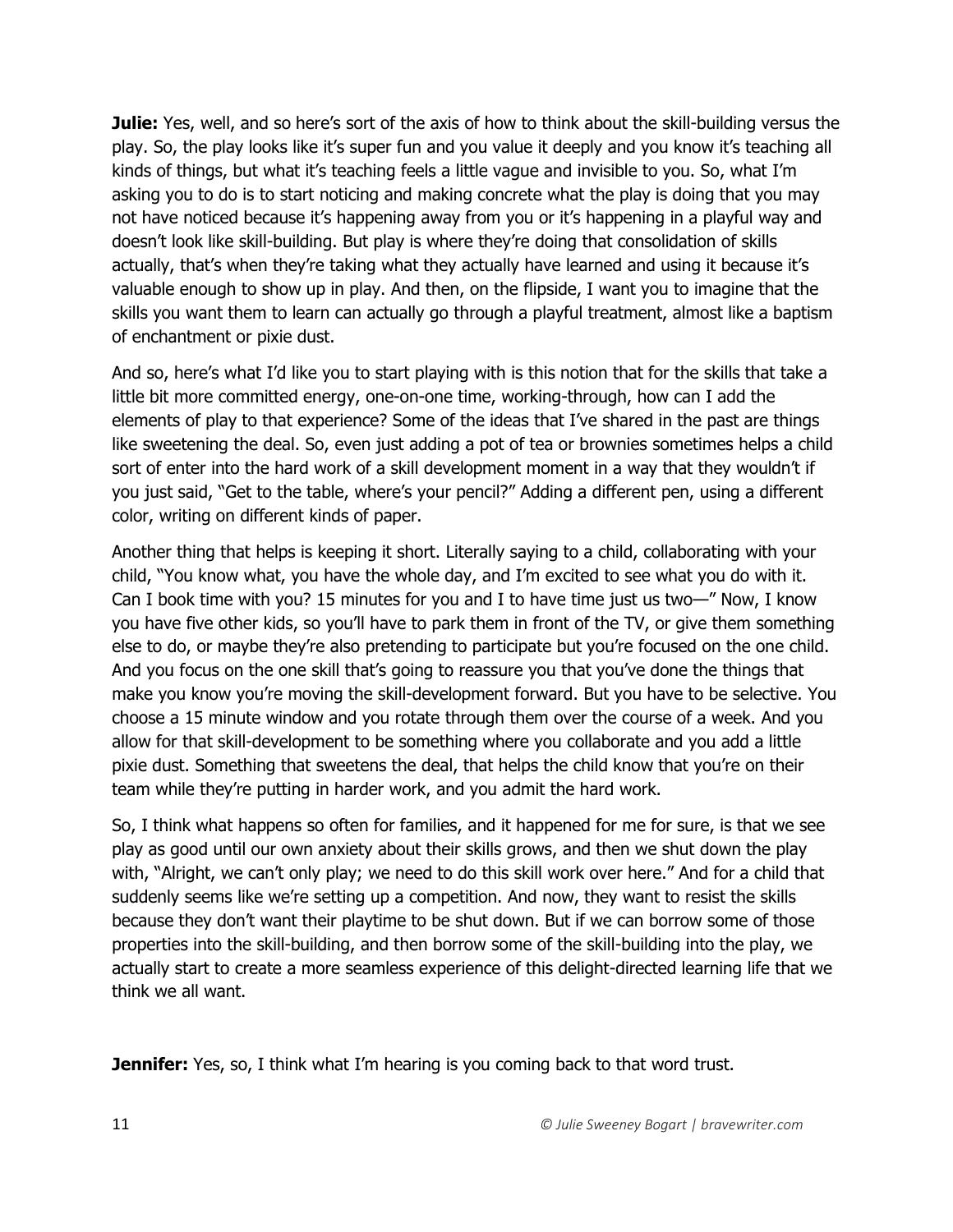**Julie:** Yes.

**Jennifer:** Because I am doing a lot of those things, short lessons, gel pens, trying to assign things that, like you said, have relevance to them. Whether it's a game they've gotten really into or a book they really enjoy, and just trust that through those interactions and through my leading them through the skillsets that I know from experience build up to my goal, that they will learn it and it doesn't have to look systematic or pretty or clean.

**Julie:** That's right, that's right. And when you have a 9-year-old who's balking, who is now bored, she's already done workbooks, she's already mastered that, she knows what that feels like. The challenge then is on the parent to reinvent it again. To reignite the interest, to give that child another way to have a hook.

So, I'll give you an example, I remember when we were first doing grammar with my young kids. I was trying to teach them parts of speech, and I already knew that abstraction for grammar is very difficult to master when you're a young child. And I didn't need them to master it. I saw myself as simply introducing them to this notion that you could look at a word and put it in a category. That was all I cared about! I just wanted them to know this thing called grammar exists out there, you're going to understand it better when you take French or Hindi or Spanish or German or whatever you're going to study later, but for now, I just want you to know that this game called grammar and parts of speech *exists*, and it's a thing eventually you're going to do.

So, what we did is we would take magazines—this is back when people had magazines [laughs]—and we would cut up a whole bunch of pictures and we cut up a whole bunch of colorful words, and we would put them on the floor and organize them by categories, but I didn't even call them nouns. I'd say, "If something's a thing, let's put it in this stack. If something's a person, let's put it in this stack. If something seems like an action or an activity, put it in this stack." And we started just gathering words through visions—through visuals—and then once we organized them, I would talk about, "Well, this is a noun. We call it a noun." Hard to know what a noun is, but here we have it in pictures, and we would make them into these visual collages, which had nothing to do with workbooks.

It felt like play, it wasn't any—drawn from curiosity and even from their own clipping of images. It wasn't up to me to decide. I wasn't saying match—you know, in a workbook it would be like, "Match the noun image to the word 'noun'," [laughs] you know? And you draw a line across a page and the images are pre-selected and you're just moving a pencil across a page. That is not what we can do at home. We can borrow those properties of scissors and glue and allowing our children to not know the answer before we even start. Where, if they collected a whole slew of images just because they liked them, how many different ways could they be categorized? How many different ways could they be sorted? By color—oh, well, now we're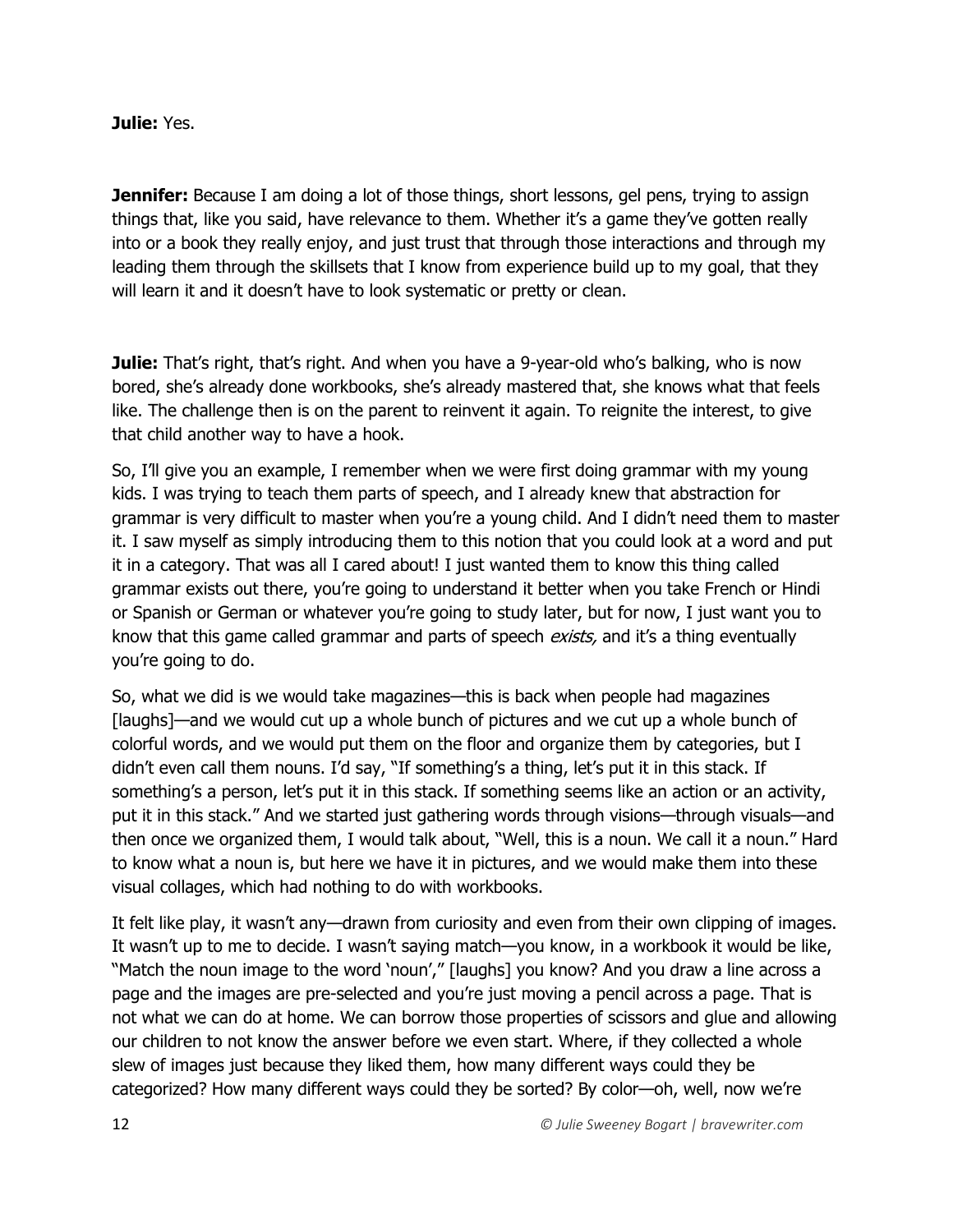dealing adjectival ideas. They could be sorted by activity, they can be sorted by pronoun! A he, and a she, and a they. But how can we bring that kind of learning into the list?

Now, I want to give you a couple comments about the list, because people who need lists, need lists. And the worst thing you can do for people who want to make sure they're covering everything is tell them it doesn't matter, because your anxiety will be high. And so, I want to reassure you that the list is a valuable thing. But go get one. Go get one. Do what you did with your mission statement. Laminate it, hang it on the door, stick it in the front of your notebook. Get a list! If you want to have key concepts in grammar that my child in fourth grade ought to know, make a list. You might even then reduce it by half, sometimes list-makers go overkill [laughs]. And then, you get to be on a scavenger hunt for how those are already showing up in your child's life and you weren't paying attention. You get to start correlating play with your list.

So, let me give you an example, when Liam was 4 years old, and he created all these Lego-men and he gave them these proper name nouns, that's an opportunity for me to actually in a Big Juicy Conversation just use that language naturally. You don't have to do a worksheet! He's already creating proper-nouns by himself. And we can point out when I handwrite them for him, "Look how there's a capital letter at the beginning of that. That's because you *named* him. You know, if you call him 'Fire Power Man' the F, the P, and the M are all capitalized because that is his name. Even though, most of the time fire, power, and man don't get capitalized." That lesson is going to last so much longer than if we do it in a worksheet. And we can then go check it off! We can say, "Oh, gosh, it showed up! I was aware, I noticed, and I counted it."

**Jennifer:** Yes! You know me so well.

**Julie:** [Laughs].

**Jennifer:** I am a list-maker, and the problem with me as a list-maker is, because I have six kids and the best laid plans go awry, I end up throwing my list out and getting frustrated. Your plan creates balance for me because it's saying don't throw the list out when it doesn't work, just keep it there as a reminder and just keep looking for opportunities and marking it off as you get them, and sort of an extension of my mission-statement of—and making it specific to, like you said, this year or this season, or—I like sequential mastery based schooling, so I'm a little bit, "Oh, they've mastered these, they can move onto the next step in the sequence of learning." And I don't have to throw the baby out with the bathwater, you could say [laughs].

13 *© Julie Sweeney Bogart | bravewriter.com* **Julie:** You absolutely don't, and you may notice things coming out of sequence because that's children and that's play and it's also the brain, the brain is wired for making imaginative leaps. You know, I don't know if you remember teaching your oldest kids to read, but remember how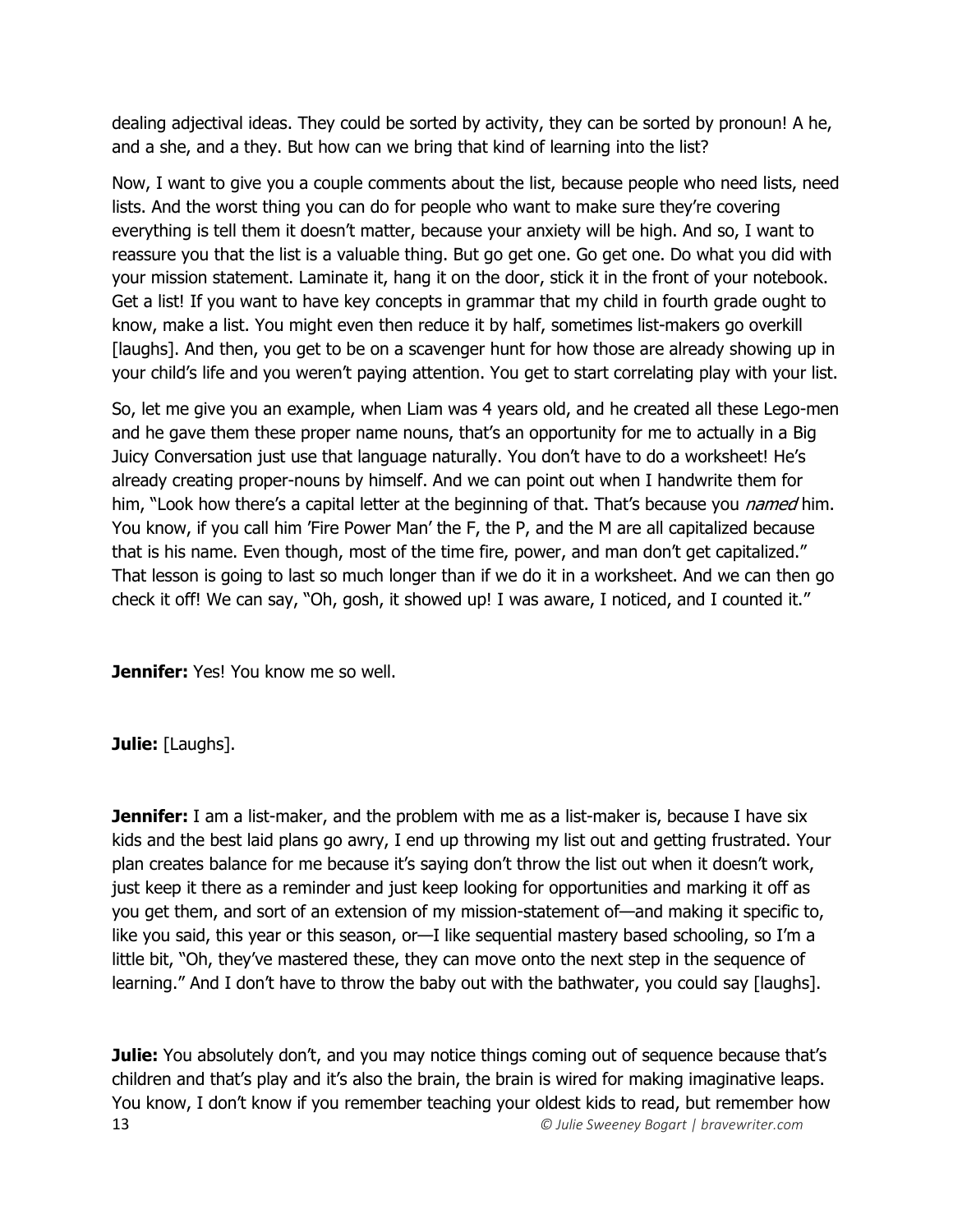there's a moment where you didn't teach them the "–ight"? You didn't teach them the "–ion," and yet they were reading it? The brain has leapt from oral speech, to the idea of syntax, to knowing how to decode, and they start figuring out diagraphs and blends without anybody telling them, and you think how did that happen? Well, it's the brain! The brain is amazing. We don't always have to teach everything. Sometimes they make a magical leap.

I remember when Liam started doing sophisticated calculations of percentages, and we had not gotten there yet in the math book, and I found out it came through online gaming. He had been worried about how much life he had left and he had done his own mental math to figure out the percentage he had based on hits and kills and all the stuff they do in online gaming that I don't understand. We sometimes short-sell on those experiences. We think, "Well, it didn't come through the book."

My very favorite example of this in literature is Scout Finch in To Kill a Mockingbird, who learned to read, sitting in her dad's lap looking at the newspaper. And she gets to school, and her second-grade teacher says to her, "Well, you didn't really learn to read because you didn't learn to read using these books over here." And they treat her as though she doesn't know how. The danger with the list is that. It's this missing the big picture because we're so focused on the minutiae.

So, when we see this consolidation of skills, or this imaginative leap that the brain makes, I want you to go back and just check them all off. If your kid is watching a Disney movie and is suddenly talking about climax and you've never explained what climax is, name it and check it off, so that you see that your children are actually doing the work of learning.

The main issue most parents have in this lifestyle of learning homeschool agenda is this: they want peace and they want progress. And sometimes peace looks like play and doesn't feel like progress, and sometimes progress looks like misery and not peace. So, we're trying to find that sweet spot between peace for you and your mind and peace for your kids, and then progress in your mind and progress that your kids value. It's that axis. We're always working with that kind of combination. So, we have to take everyone into account. We don't only look at our kids, we don't only look at our school model. We also look at ourselves and our goals. And I think you're doing a beautiful job of that, by the way.

**Jennifer:** Oh, wow, thank you. Again, that's a lot of great information. I think another thing that drives my need for lists and systematic instruction, just to kind of play devil's advocate a little bit and maybe you can help me out with that, is we have learning challenges running in our family. My oldest is profoundly dyslexic and my second is on the spectrum. And so, they're not always great at just catching information. They need direct instruction, each in their own areas.

# **Julie:** Perfect.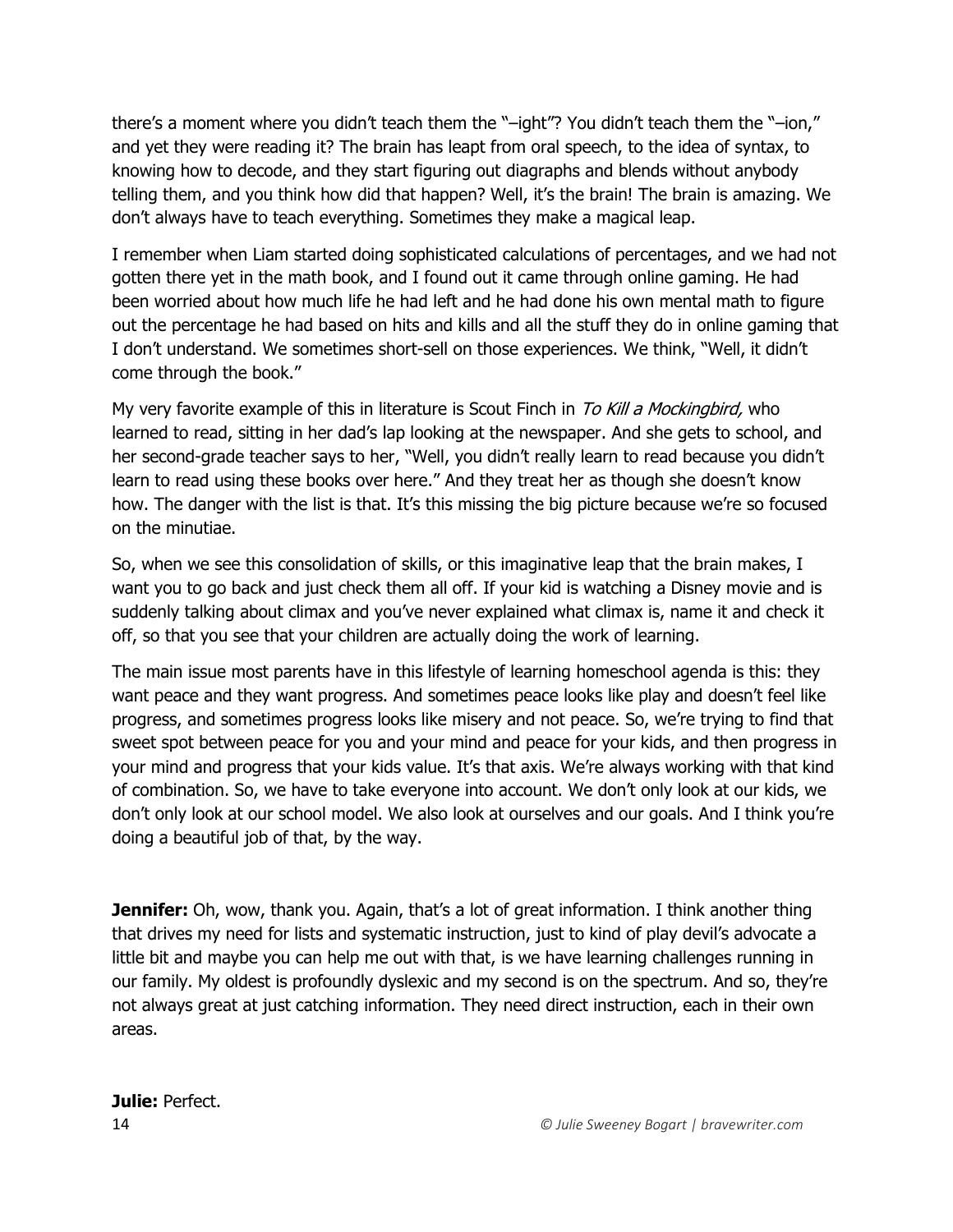**Jennifer:** Or they get really frustrated and flounder.

**Julie:** No, you sound like you've got a good system for them, I wouldn't change it. What you want to stay alert to—yeah, this isn't about getting rid of the system. It's about recognizing each person's need to prove to themselves that they're having a good life. That's really what homeschooling is about. You are helping each person prove to themselves that they are getting an education and having a good life.

And so, for those kids that need that more systematic instruction, that's when you sweeten the deal. That's when you bring in these magical elements to support the hard work of skillbuilding. And when they're playing, to sweeten the deal for you, you go into observation and narration mode. You're going to observe and you're going to reassure yourself that your goals are also being achieved through play.

So, it's both sides! When they're playing, we're working to reassure you. When they're working hard, we're working to reassure them. And we want to keep both of those, and you can make this totally transparent. Don't keep this as a hidden agenda from your children. You can say, even to your youngest child, "You know I love your big full fun playful life. There are these skills that I know are going to ultimately make you feel like such a smart, intelligent human being. And so, we're going to tackle them, 15 minutes a day. Here are some ways that you can—that I can help make this a fun experience for you. Which one do you want to do today?" Different gel pens, something sweet to eat, taking it outside, going to Starbucks. Like I said about grammar, scissors and glue, so much more interesting for a second grader.

You know, thinking through what animates my second grader and their play is going to teach you. Maybe, if you have a kid who's really into dress-up clothes and face paints, maybe you think about how do I use dress-up clothes and face paints for the skill work that I'm interested in. And ask yourself the question, we tend to segregate the skill development from the play, and I'm inviting us to consider how we borrow from each side for the other agenda.

**Jennifer:** Yeah, no, thank you for clarifying. So, you're discussing a both/and.

**Julie:** Definitely.

15 *© Julie Sweeney Bogart | bravewriter.com* **Jennifer:** Keep my system that they need, but incorporate more play and maybe, like you said, for the things they learn out of sequence, that I'm keeping a list and checking that off, so they're not using up their energies with everything, I guess? Focus just on what's really important to me, this is what I'm going to teach with the method and sweeten it for them.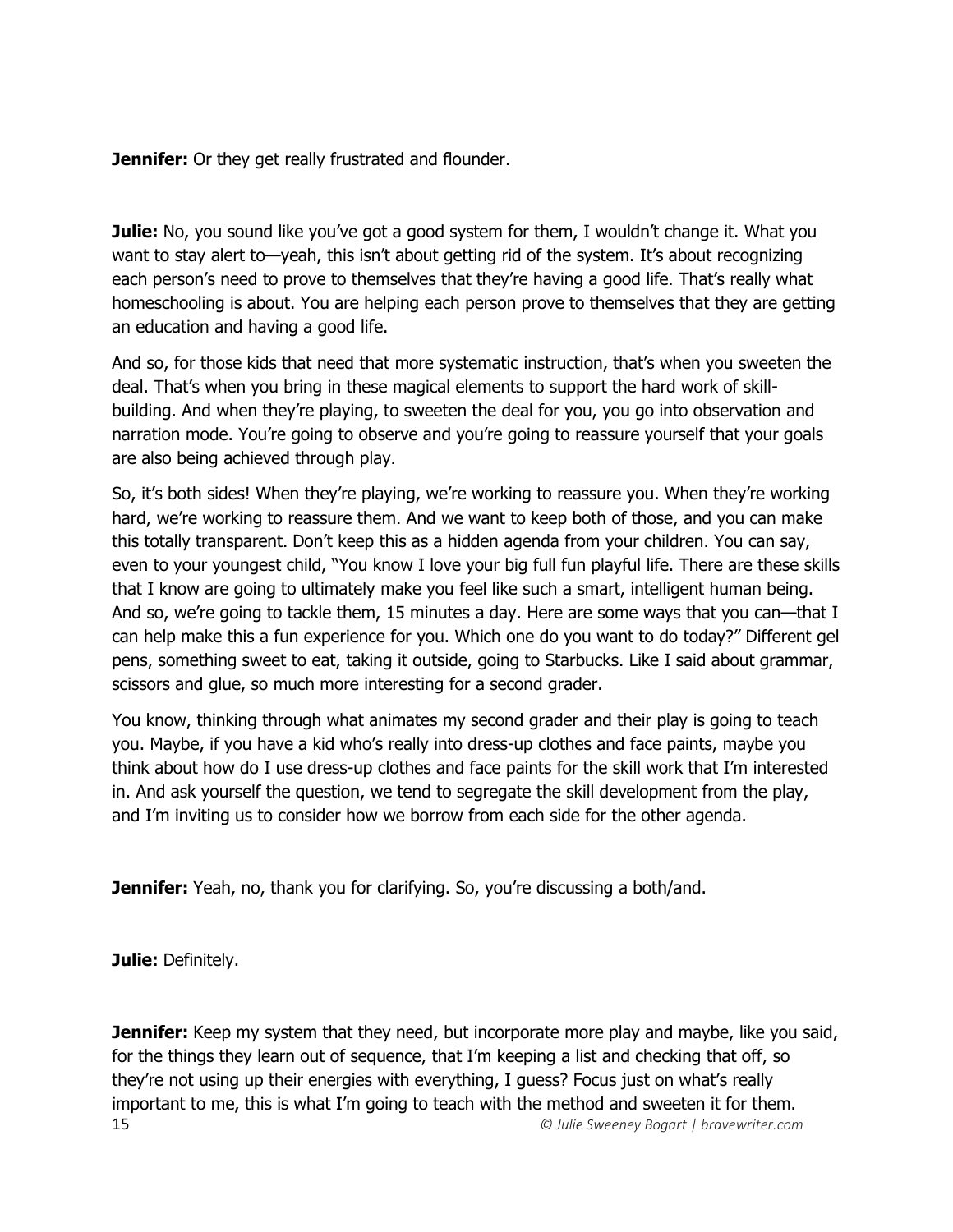Here's what I know they need to know, but it doesn't matter in what order they learn it, and I'm just going to watch for it and catch it and encourage it and mark it down for me.

**Julie:** That's exactly right. And you may find that not everything on your list gets covered through a delight-directed way, that's when you go back to saying I'm going to target this in that skill development way. But what we're looking at here is creating a good life. So, if you have a 9-year-old who's heaving sighs and rolling her eyes that means that method is dead for her. It is *tired*. And our typical attitude is, "I'm going to double-down and tell her you can't always have fun. Not everything is easy. Sometimes we have to do what we don't like." This is what parents say! This is the adult culture of the United States, anyway.

And what I'm recommending is recognize the emotional need. Say to yourself, "Oh! I see, she used to do workbooks really happily, this method is now tired. Now it's on me to imagine a new way. Does it mean taking a break? Does it mean a different program? Does it mean taking an online class? Does it mean inviting a friend over?"

I remember when Johannah was young and she loved reading books, but she started to get tired of just reading for herself; she's a social person. So, we created the Johannah Book Club and once a month she had six friends come over. She always picked a certain food, a certain drink, and a craft to go with the book. And they would read the book, and like all adult book clubs they'd talk about it for about five minutes, and then it was just crafts and drinks and treats, but it made reading the book during the month more interesting because there was a group of friends coming at the end of the month that she got to have a party with.

So, that's what I'm talking about. We want to continue to recognize that learning is advanced when everybody is happy *and* engaged. There's nothing wrong with hard work or skill-building. We just want to recognize that when we are putting our kids into that mode and requiring it of them to the point of depression, anxiety, tears, unhappiness, it's lost its value and we can sweeten the deal and bring it back around and let them in on it!

**Jennifer:** Yes, I agree with you completely, and I am not one that likes to create tears, so I will, like you said, look for taking a break. You know, what season are they in for learning, and they seem to learn in fits and starts.

**Julie:** Totally.

**Jennifer:** And I love your book club idea, I'm going to discuss that with my daughter today.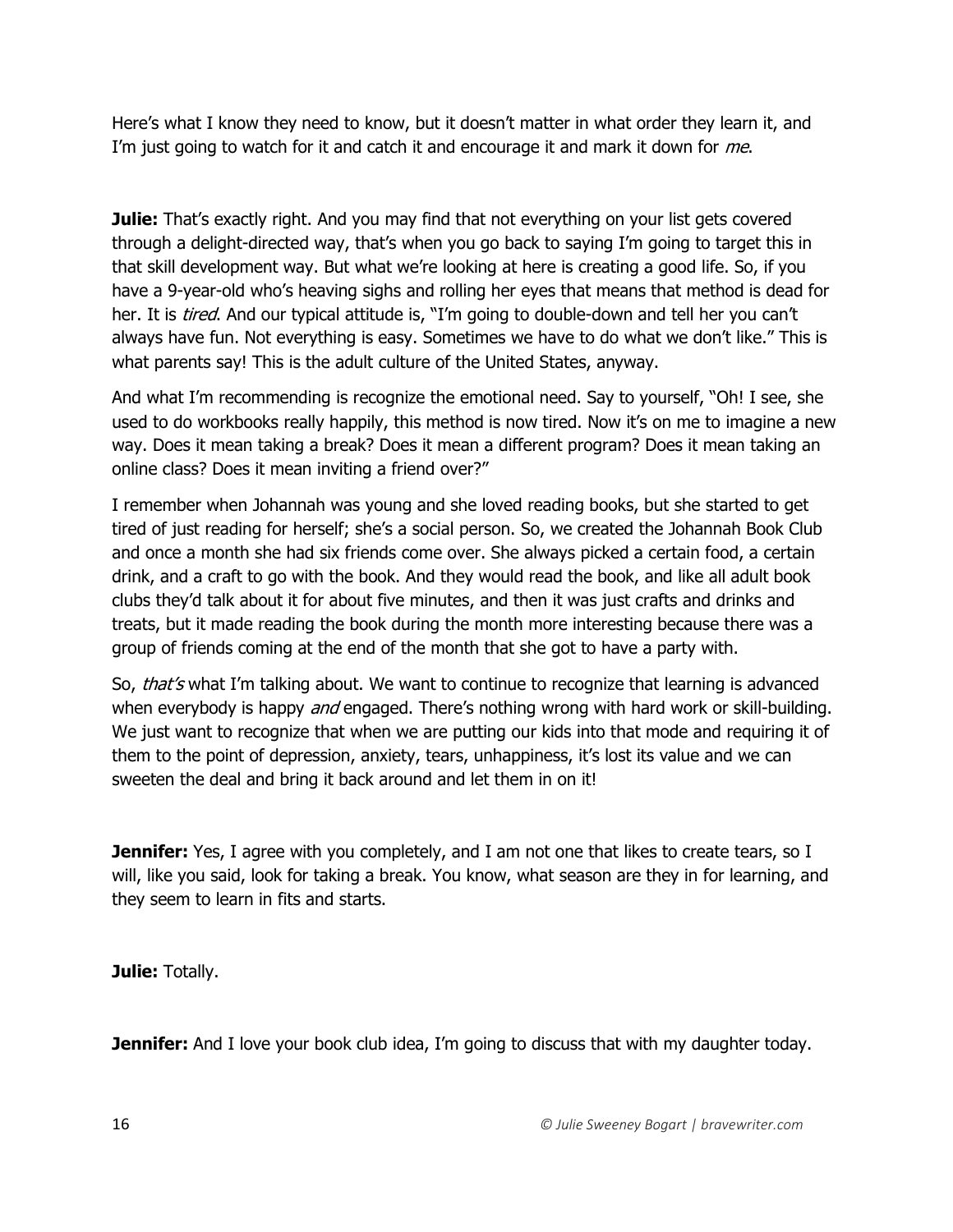**Julie:** Oh, wonderful. Well, here's what I'd like to leave you with. Think about toggling. You know? Think about the idea of toggling between independence and collaboration. And reimagine independence as play and collaboration as skill-building, instead of the other way around. And then start keeping track. You could do it, like I said, in two columns, you could just jot down, "They independently built a fort," "They independently played with their horses," and then on the collaboration side, "We read together, and he learned to sound out consonantvowel-consonant." You can start just keeping track and, on your calendar, go ahead—or on a separate sheet of paper—put down two-three-four skills that you think would be worth addressing in the next month by subject area and child, and in that mix, I think you're going to start seeing things that right now are invisible to you. And you'll start seeing a way to borrow from the imaginative side into the skill-building, and the skill-building side into the imaginative. And then note it on your calendar; plan from behind.

#### **Jennifer:** Okay.

**Julie:** Put it on your calendar when you see it happen. So that in the next three/four months and this can carry on right into summer, I know it's spring right now—when you see it happening, make a note on your calendar, because then, after three months, you could literally write up a little narrative of what the learning journey looked like for each child, and you strike me as the kind of person who would enjoy doing that [laughs].

#### **Jennifer:** [Laughs]

**Julie:** And you will start to see those two sides of learning, the love of learning side and the rules nuts and bolts side, working together instead of separately from each other.

**Jennifer:** Right. Right. I like that, that they're no longer at odds with each other.

**Julie:** Correct.

**Jennifer:** Yes, I do find that helpful, thank you.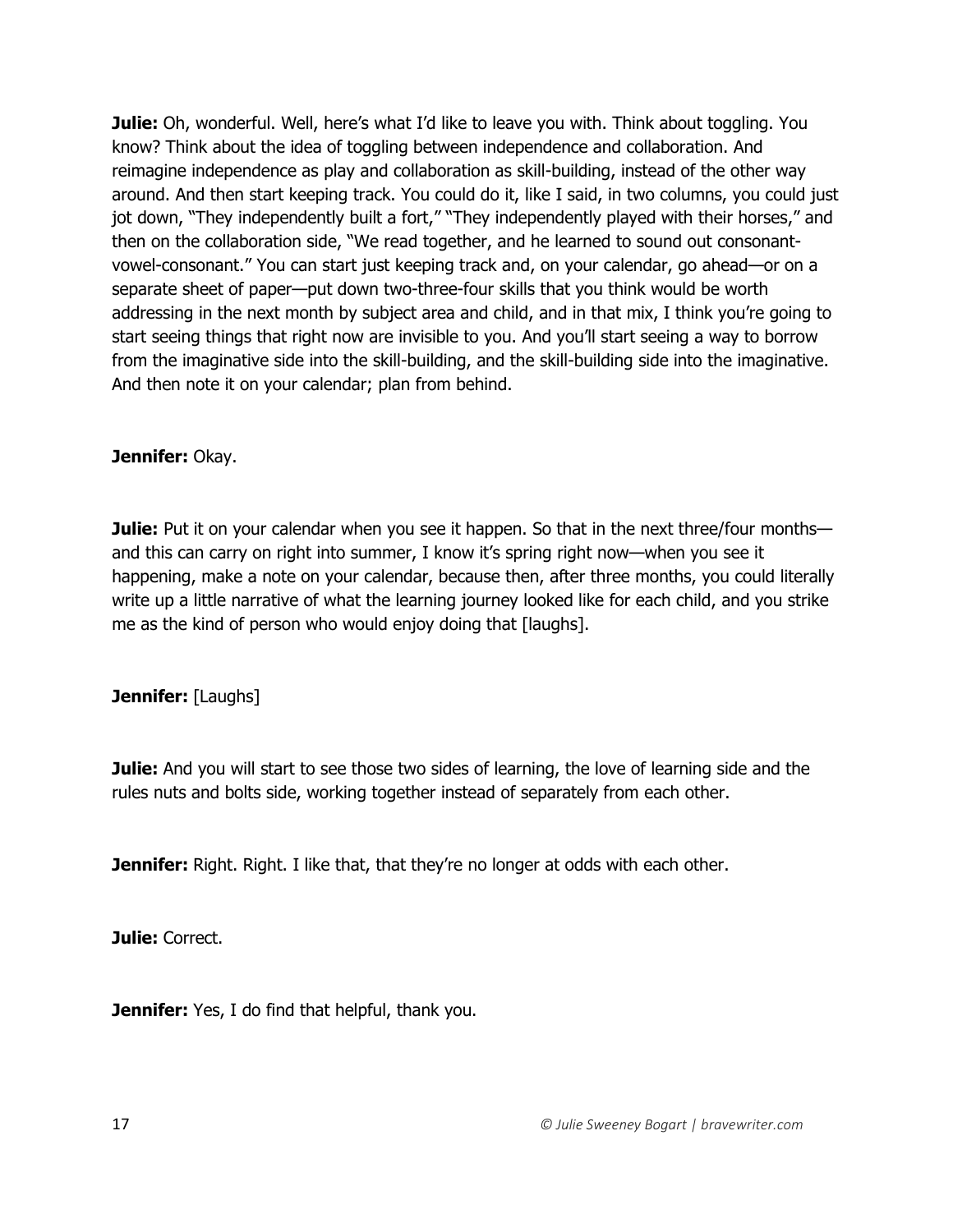**Julie:** You're welcome. So, what we would love to do, then, is contact you again in the fall, it'll be September or something like that, and just see how it's gone. And, you know, you may have some new insights for me and our audience about how you modified whatever we discussed to match and suit your family.

One thing I wanted to tell you, because I don't know if you know this, because of mothers like you who need a list and a big picture, the most recent Arrows from the last two years, have an overview of everything that gets covered in the Arrow. Did you know that?

**Jennifer:** I did not know that, I will admit that I have not looked at it in the last two years.

**Julie:** Understood! And it's because of the need of parents like you that we modified our product. So, we call it the Spin and Spiral instead of Scope and Sequence, because we do tend to circle through things inductively. We use the original text to guide what we teach as opposed to a big list. That said, what you don't know is Brave Writer *has* a list. We know what concepts we want to cover and what we do with that list, is we just make sure that over the course of a year that we're making sure that we hit on the key ideas that are the right concepts for that developmental stage of growth, and then we look for them. We do a scavenger hunt and we find them in the passages. So, now what we've done is at the head of each Arrow, we include a nice list called the Spin and Spiral that tells you what literary devices, grammar, principles, punctuation, and spelling is going to be covered. So, how fun is that? Thank you!

**Jennifer:** I love it [laughs].

**Julie:** I would like to end on that note, too. Sometimes there is this notion that there is one way, that there is one kind of homeschooler that we want to aspire to be, and I don't believe in that at all. What we want to be is our best version of our natural personalities, and we want to accommodate and address the best version of each of your children. That's really the goal in homeschool.

**Jennifer:** Yes, yes, and that is so interesting for me because all of my children are different types of learners and it's not always the same way that I learn, and so, yes, I am constantly having to adjust and make changes, so that everybody, like you said, is loving the journey and really looking forward to it every day.

**Julie:** Well, that is a perfect note to end on. Thank you so much for joining me today, Jennifer!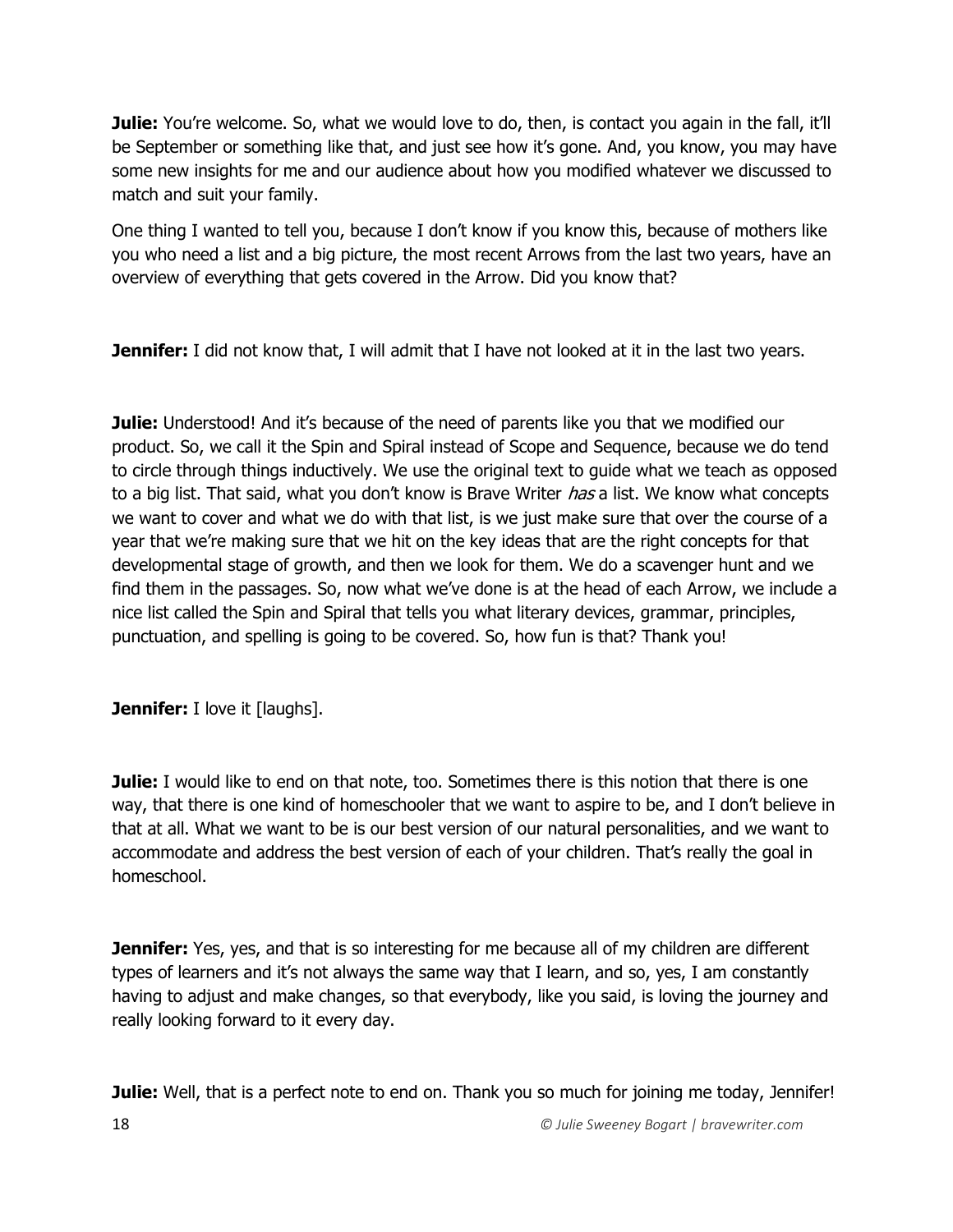**Jennifer:** Thank you, Julie! I was so happy to be here. And thank you for all of your wonderful ideas and advice, and I can't wait to start implementing it!

**Julie:** Let's give Jennifer a little time to put some of those ideas into practice. We will circle back and hear how it all worked out for her in just a few minutes.

I promised you that I would read you a quote each week from my new book called, THE BRAVE [LEARNER: Finding Everyday Magic in Homeschool, Learning and Life.](https://thebravelearner.com/) Quote:

Let's let this unsettling idea sit on the page: everything can be taught through anything. The key to a successful education is not remembering the sequence of battles in World War I or getting an A on the geometry test. A robust education is the ability to make meaningful use of any and all information.

One of the things we're discovering today in our conversation with Jennifer is that it is so easy to devalue what looks satisfying and playful, and overvalue what looks like steady, studious work. And yet, the goal of our educations is for children to acquire skills and tools that they can use, that they see as valuable to them, not just at some distant date like college admission.

My book, The Brave Learner, addresses all of that. How do you find your balance? How do you create a context that enriches the subjects for school and that values the inspiration-led play that is natural to your children?

If you're interested in pre-ordering, simply go to the bravelearner.com, and you'll see a slew of ordering buttons available. When you pre-order, return to that page, enter your receipt code into the little pop-up window, and you will also receive on publication day—which is February 5<sup>th</sup>, 2019—two of our free gifts. One of them is a digital download called "Hard Cases: Q&A with Julie" and the other will be an invitation to the inaugural webinar book club for The Brave Learner. Really hope that you will be joining us for that, we will explore all of these ideas you're hearing about in the podcast in so much more depth and tailored to your unique family.

And now, let's return to the podcast and see how Jennifer's doing. [Theme music ends]

**Julie:** Welcome back, Jennifer, it's great to talk with you again.

**Jennifer:** And you as well.

**Julie:** So, I'm excited to hear how the last few months have gone! What is your overall feeling since we spoke last?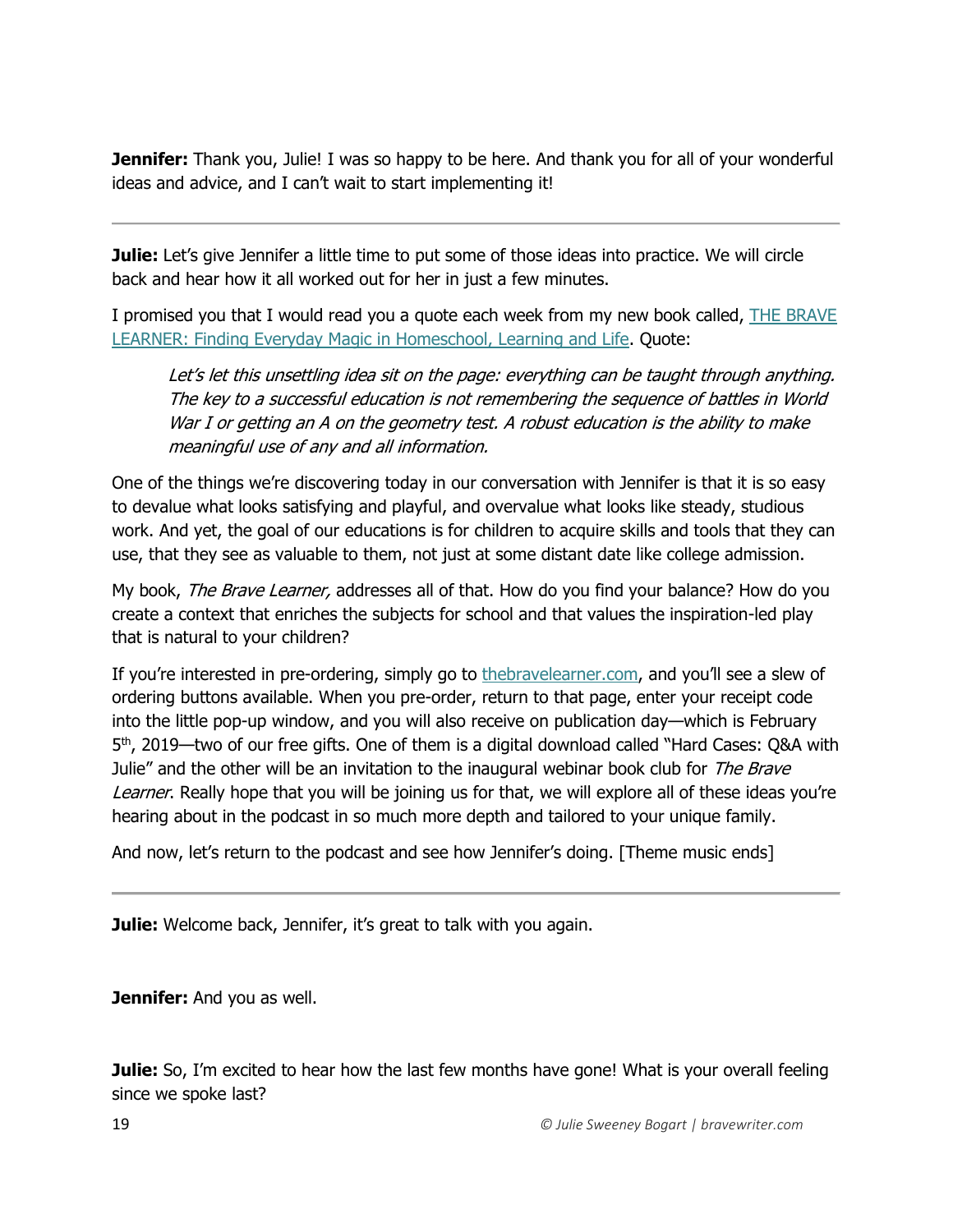**Jennifer:** Overall, I think that using your term "balance"—I really feel that we have a lot more balance in our homeschool.

**Julie:** Oh, that's wonderful. Give me an example of what you mean by that.

**Jennifer:** So, I think what I mean is I like to use curriculum that has assignments given to me, because I don't have a teaching background, I need ideas about what kind of assignment is appropriate for each age group. Then, for example, if it's telling me that my fourth grader needs to be writing in both English and History, I might combine the two and have her History assignment—have her write that, and then I would go back and look at what they wanted her to do in English, and we'll talk about those concepts in light of her history assignment.

**Julie:** Oh, I love that. So, what you're doing is you're creating a little bit more of a pacing situation where you aren't over burdening her with too much of the same thing just because these assignments both ask for it.

#### **Jennifer:** Yes.

**Julie:** That's great. And how do you feel? Do you feel confident when you make that judgment call?

**Jennifer:** I do. It helps me to have that English or that grammar workbook as sort of a baseline. So, I've looked over the table of contents to see what she needs to learn over the course of a year and then I make notes on there where we've covered it maybe in another subject or another writing assignment that we chose together that piqued her interest better than the one in the book.

**Julie:** That's perfect. You know, I did the same thing. I think we're always in hunt—in search of good ideas. You know, we are supplying our imaginations with possibilities that we wouldn't think of on our own, and by giving yourself permission, then to count the fulfillment of those objectives from a variety of subjects means that you can introduce a level of flexibility to the routine instead of being rigidly tied to whatever the plan was by the curriculum provider. So, I think that's just fantastic. Did you experiment at all with my suggestion around collaboration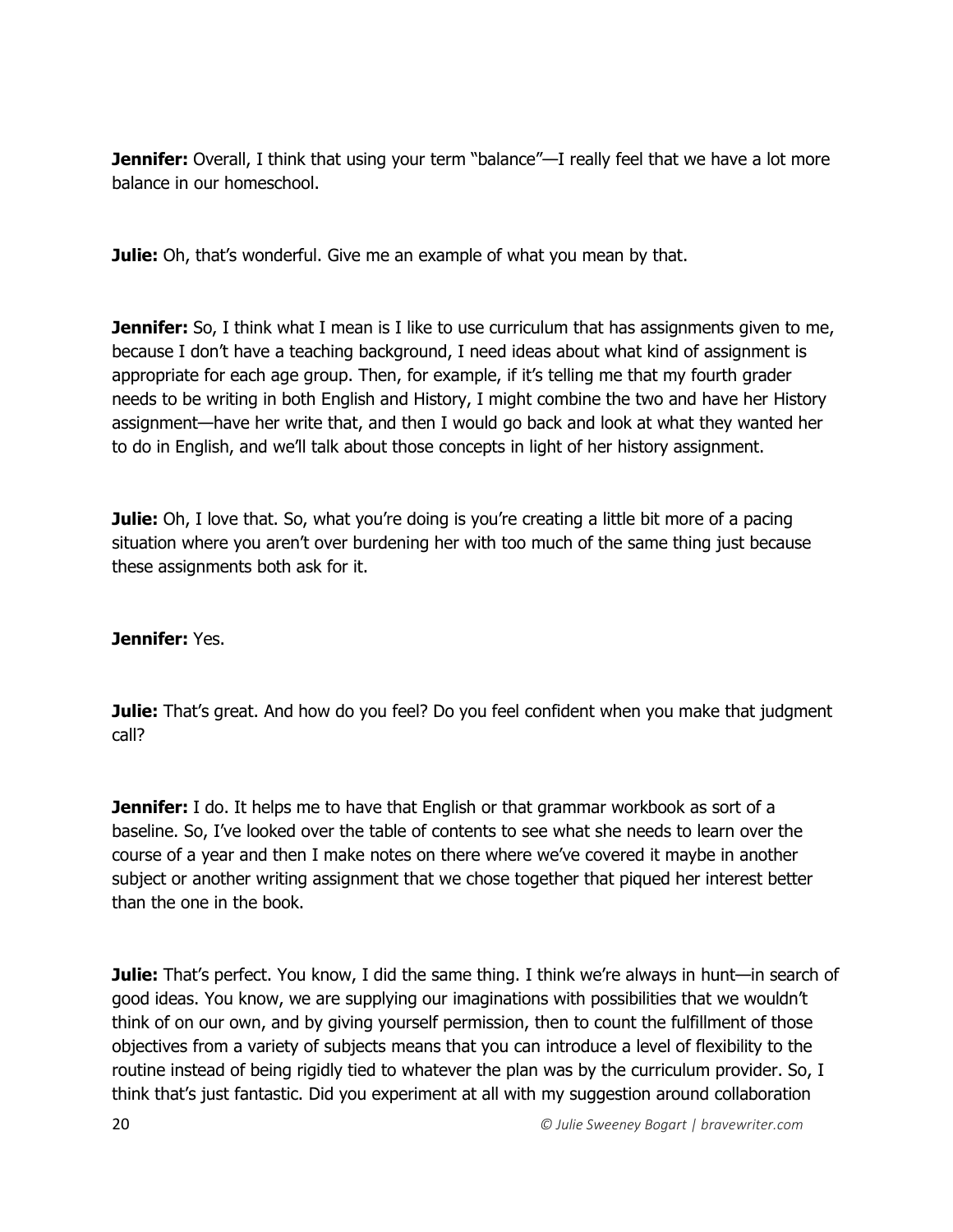and independence? Looking at those two kinds of practices and maybe even making a chart to sort of keep track of which areas she needed help and which ones she was doing more independently?

**Jennifer:** Yes! So, what we did this summer is we worked a little bit more on what I consider unschooling and unschoolers might scoff and say, "No, that's way too much structure!"

### **Julie:** [Laughs]

**Jennifer:** But I had activities that were less structured. For instance, they were making bridges out of blocks and they were rolling the balls down and ramps and things, and when they would do projects like that, I used an app called Memento that is a journaling app, and I would take a picture and I would write a little snippet about what they did. And what I love about this journaling app is I can tag each entry. And so, I would tag it with a child's name who worked on that activity and I would also tag it with what subject of school I felt it covered.

#### **Julie:** Nice!

**Jennifer:** And then, at the end of the week when I wanted to see which subjects we covered, I could look at my tags and I could make a note to say okay, next week I'm going to focus a little more on writing, and I'd choose activities that would lend themselves to more writing. Might have them make a list for grocery shopping or might have them write about our nature walk instead of drawing. Those kind of things. So then, I felt I was covering all the subject areas and they felt like they had a little more freedom during the summer.

**Julie:** That's just a beautiful solution and I absolutely love this notion that you could tag them with multiple things and then sort by tags. This is one of the most wonderful aspects of technology is that—with paper, you know, you sort of have to decide which file folder am I putting it in. But with this digital world, you can actually tag it with a name, the aspect of learning that it represented to you, a subject area, whether it was collaborative or independent—so many ways to file and categorize their activities. How does that make you feel when you look through that? Do you have a sense of security now that you didn't have before? A little more, I don't know, grounding, as opposed to that free-floating anxiety?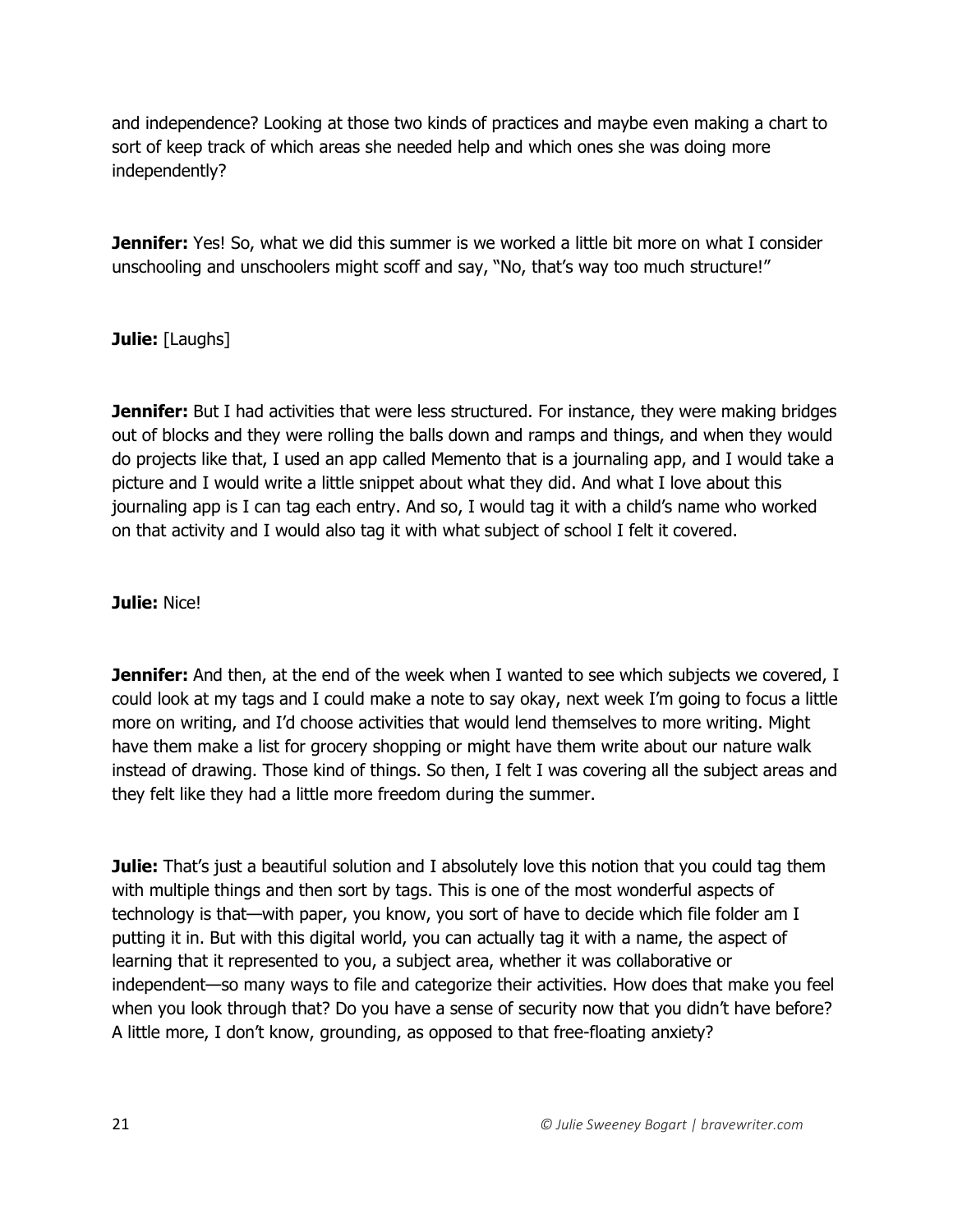**Jennifer:** Yes! I think that's a great word "grounding." It also brings me so much joy to look back at what they did because there are pictures and I can write a little snippet about something they might have said that was really sweet or a little quote. And then 2, like you said, I can notice, "Oh, wow, we've really covered a lot of areas and even some of those extra areas that I might not otherwise have covered."

**Julie:** Yes!

**Jennifer:** Like you said, let things be free and let my anxiety kind of go down about it.

**Julie:** That is fantastic. Yes, and of course, sometimes when they're doing an activity that is self-starting, it's a little bit invisible to us because we use that moment to disconnect. We're like, "Oh, good, he's happy over in that corner. I don't have to pay attention." So, if you give yourself the reminder to just sort of check in and kind of categorize what you see going on, you may still allow yourself that sort of independence to flourish, but now you have a way of quantifying it to yourself. And sometimes, kids are doing activities and using subject areas that we don't even realize, in their imaginative play. They might be counting or sorting or developing a story-arc. I mean, there are a million things that go on when children are in play and sometimes because it gives us a break, we don't even appreciate that they've been engaging their minds in the very subjects we want them to learn.

**Jennifer:** Yes, that was exactly my experience.

**Julie:** Oh, that's tremendous. I love that! What about some of these ideas of sweetening the deal? Adding some enchantment or pixie dust to the experiences of learning?

**Jennifer:** Okay. I think I'm pretty basic, so I do use M&Ms quite a bit [laughs].

**Julie:** [Laughs] We all love M&Ms! That's a great idea!

**Jennifer:** Especially for things like math, where they're just like, "Ugh, it's another math." It's like, well, bring—take away the complaining and here are some sweets—don't complain about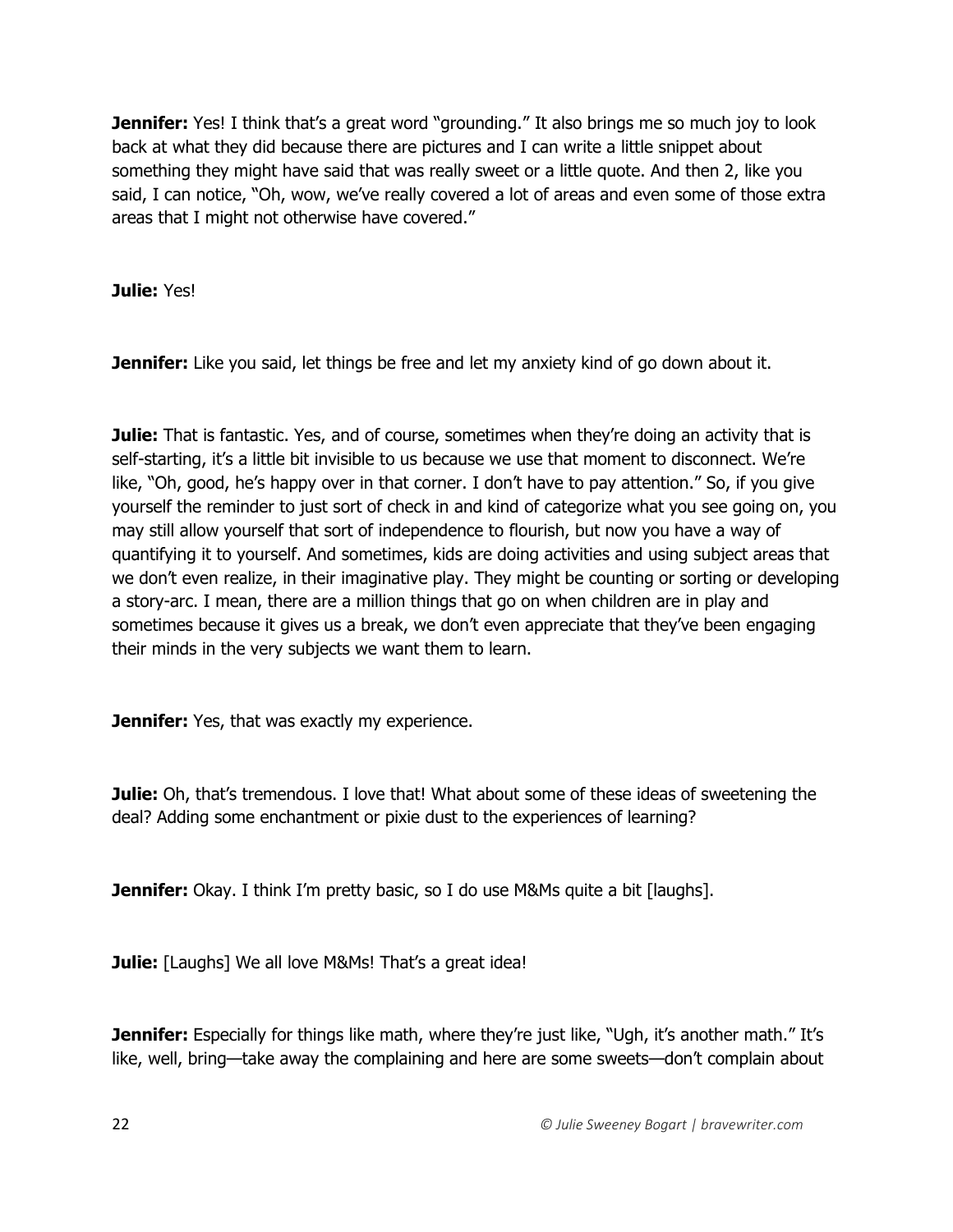it, here are five M&Ms. It's not a burden, it's something to look forward to. I do that with cleaning for myself [laughs].

**Julie:** [Laughs].

**Jennifer:** [Laughs] We all have that thing we don't like to do. I'm like. "Okay, when I finish this, I get to have a nice cup of coffee."

**Julie:** Perfect.

**Jennifer:** So yeah, I have tried to sweeten it for them a little bit for them with those subjects that just there's no way around it than to just sit down and do it.

**Julie:** Yeah, and that's where Barb Oakley's Pomodoro Method that she recommends in her book, Learning How to Learn, that is for kids, she recommends that very thing. They've shown in the brain research that you can dedicate yourself to a task by applying your focused attention for a limited amount of time, you set the timer for whatever amount of time you think that would be—I like to recommend age  $+1$  minute, so if it's an 8-year-old, that would nine minutes—and then you promise yourself some kind of a celebration or reward at the end, so that you are training yourself to keep redirecting that focus while you're in that time-zone, those nine minutes or 20 minutes, whatever you pick. But knowing that not only is relief coming that it's over, but you are also going to enjoy the fruit of having given that focused attention. So, that's basically what you're doing with your kids and the brain research backs it up. It's an absolutely valuable and viable method of motivating focused attention and growth in learning. So, well done!

**Jennifer:** And I think also you might consider this sweetening the deal or providing balance, but with math, we've also been doing one or two days a week where we bring out math games that focus on math facts, to kind of help.

**Julie:** Absolutely. Right, because we want to change how we learn, not just get into a rut where we sort of master the style of learning but maybe not the content. You know, it's one thing to be able to whip through a worksheet of problems, especially if the curriculum designer has as a goal targeting, let's say, the sixes and sevens in addition. So, you're adding everything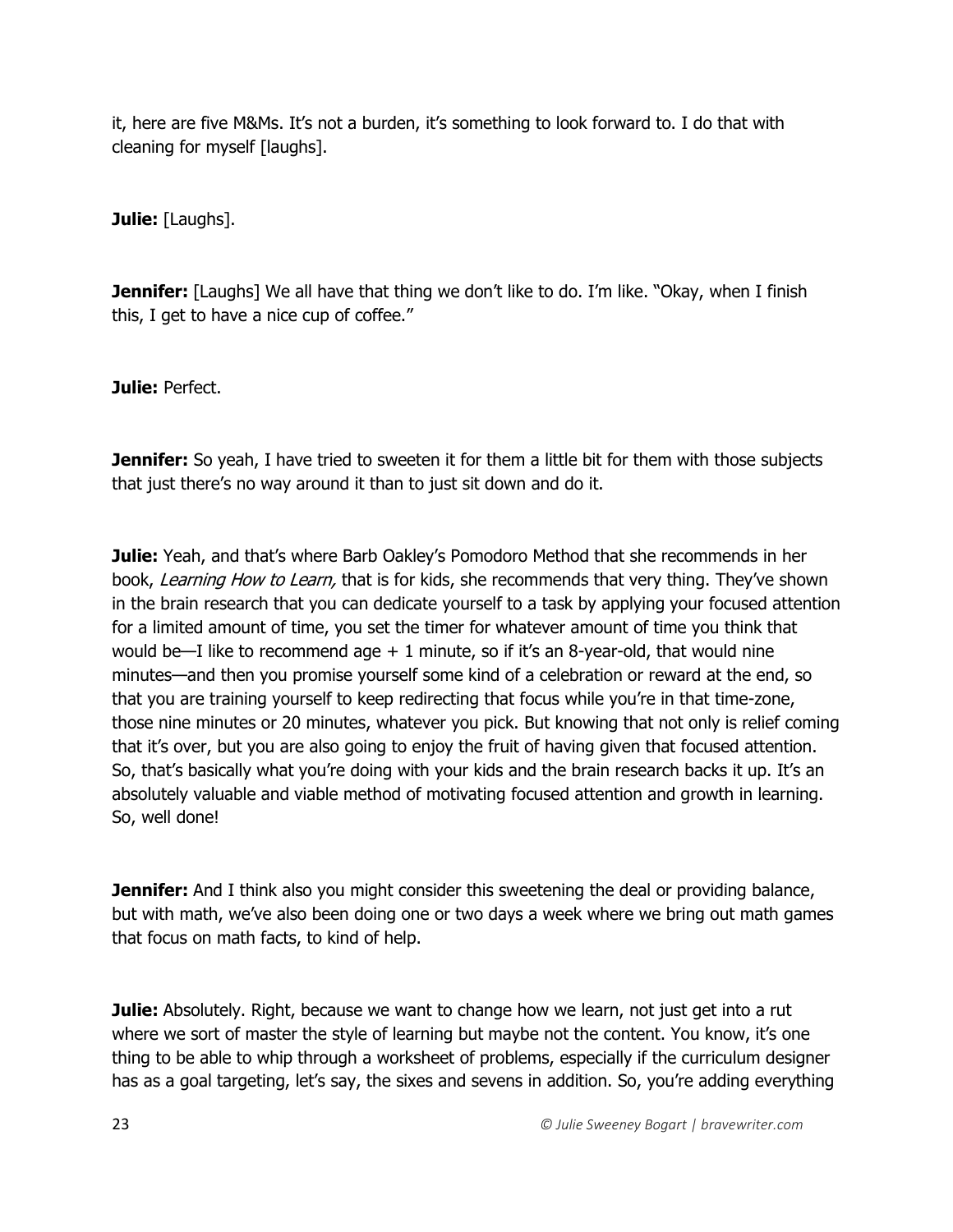plus six and then everything plus seven. And so, you have this sense as a child, your brain clicks into a kind of solutions-oriented method that works for that page. But then, you pull out the game Yahtzee, where you've got to look at all these dots on dice and do that same kind of calculating but quickly and to win a game, and there's the random element of chance. Well, that is working on those calculating skills, but it is accessing a different kind of style of implementation. So, you're not just following this worksheet and maybe using Cuisenaire Rods. Now, you're dealing with dice, different representations of the digits, different configurations that mean you'll win or lose. And it really changes how you go about solving those problems, even though it's the same skill.

So, that's why I am a huge fan of games, whether it be something as obviously mathematical as Yahtzee, or a game like Life, where you are rolling dice and you're calculating money that you spend on various experiences. There are lots of ways to encourage the experience of math that come through gaming. And the same for language arts! Lots of language games that reinforce—you know, everyone's favorite: Mad Libs to really master parts of speech. I mean, what a genius way to introduce that to kids.

**Jennifer:** Yes, we love games as well. And thanks for reminding me of *Yahtzee*, we'll have to find that one again.

**Julie:** *Yahtzee* is amazing. I have always felt like that game both attracted and repelled me, because I am not quick on my feet in calculating and yet I love rolling dice. I love the sound inside the little container as it rattles around, and I love watching the patterns of how they land. So, as a child, I was drawn to the action of *Yahtzee* even though I was intimidated by the calculation, but it gave me just an amazing venue for that practice and it used kind of these more aesthetic properties to draw me in. And that's what gaming does! It draws you in through a vision of an enjoyable experience and then the skills are sort of secondary.

**Jennifer:** Yes, for sure. Another game we like is *Bananagrams* and we can span that over multiple ages because the little kids can do the really short words and the older kids can have the longer words.

**Julie:** Fabulous game! Oh, we loved *Bananagrams*, that's a fantastic game. In fact, any of these language games can span ages. We even played a card game called *Quiddler* that was all about spelling words and my daughter, who couldn't read yet, played that game. She started to catch on to the sequence of how words were created by playing *Quiddler*. So, don't always assume that your kids need a certain skill-level. If they are drawn into the game, you can find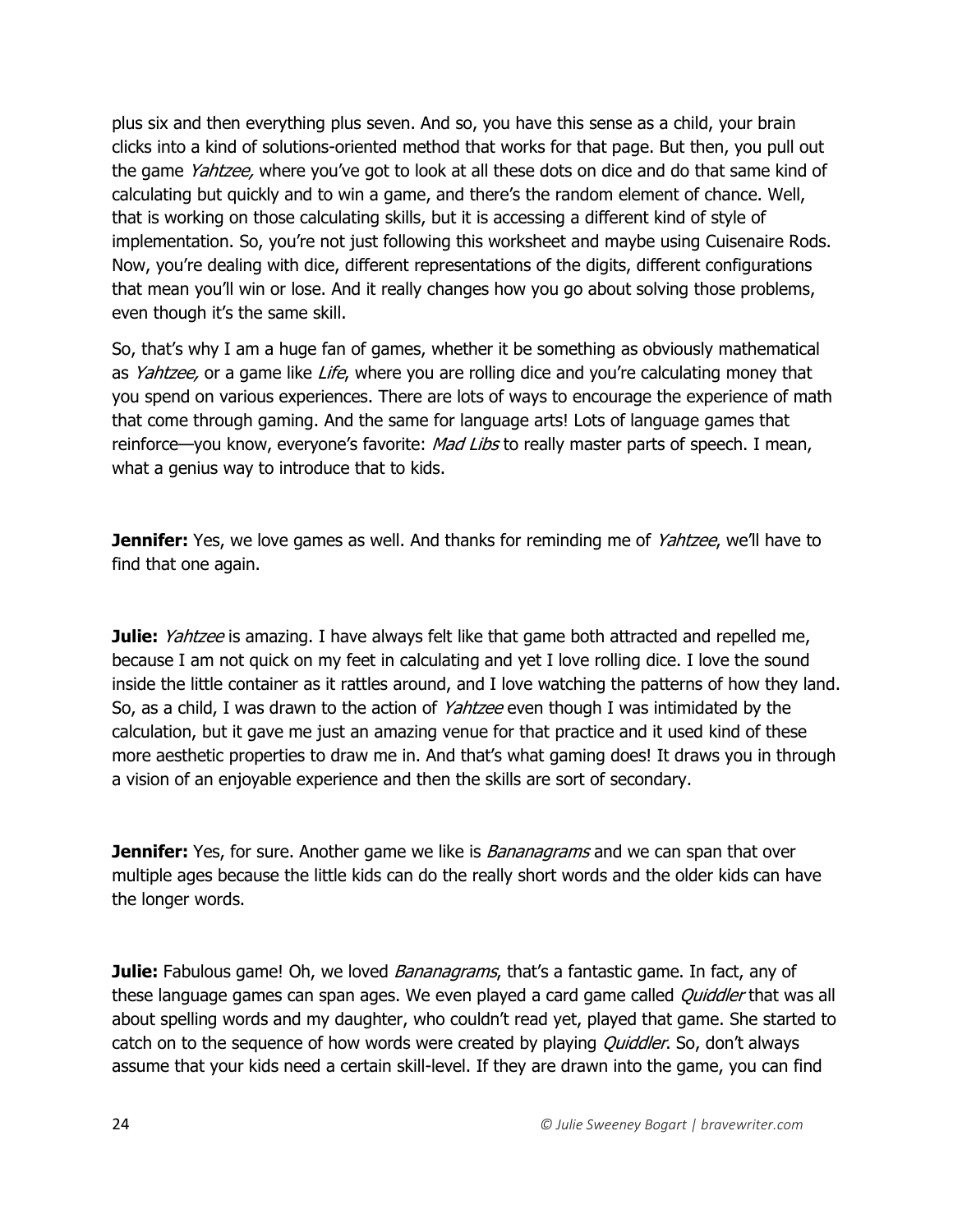ways to support them, so that they can also participate, and it may even, you know, make a bridge into a skill that is still a little bit beyond them.

**Jennifer:** Awesome! We have *Quiddler* because I picked it up, but I'm still trying to convince my kids that it's okay that there are no numbers on the cards.

**Julie:** [Laughs].

**Jennifer:** We'll have to try that again [laughs].

**Julie:** Yeah, and you might want to try playing it open-handed. I noticed with our original first tries, you know, it's challenging to make words out of all consonants and then trying to make sure you get one vowel and still trying to work it around. So, we played open hands almost like a collaborative, to see what we could do with each person's hand. And it was like, a whole project, the whole four of us—if there were four playing. You know, we would all be focused first on Noah, and then we would shift to Johannah, and it became like, a family project to help each person have great words. So, sometimes even games that are designed to be competitive, you can turn them into a collaborative experience and still have the joy of a game.

**Jennifer:** That sounds amazing. We are definitely going to try that.

**Julie:** Awesome. Oh, that's wonderful. Well, Jennifer, thanks so much for sharing how things have gone. Are there any follow-up experiences or questions that you would like to share with me and the audience?

**Jennifer:** No, I just—I really enjoyed kind of looking at my homeschooled from another perspective, and it was just a really good experience and I was glad to have the opportunity. So, thank you for the recommendations; they have made a huge impact on our family.

**Julie:** Oh, you are so welcome. It has been a complete pleasure to talk with you. I know that your story is going to resonate with so many parents out there, so thanks for making yourself available.